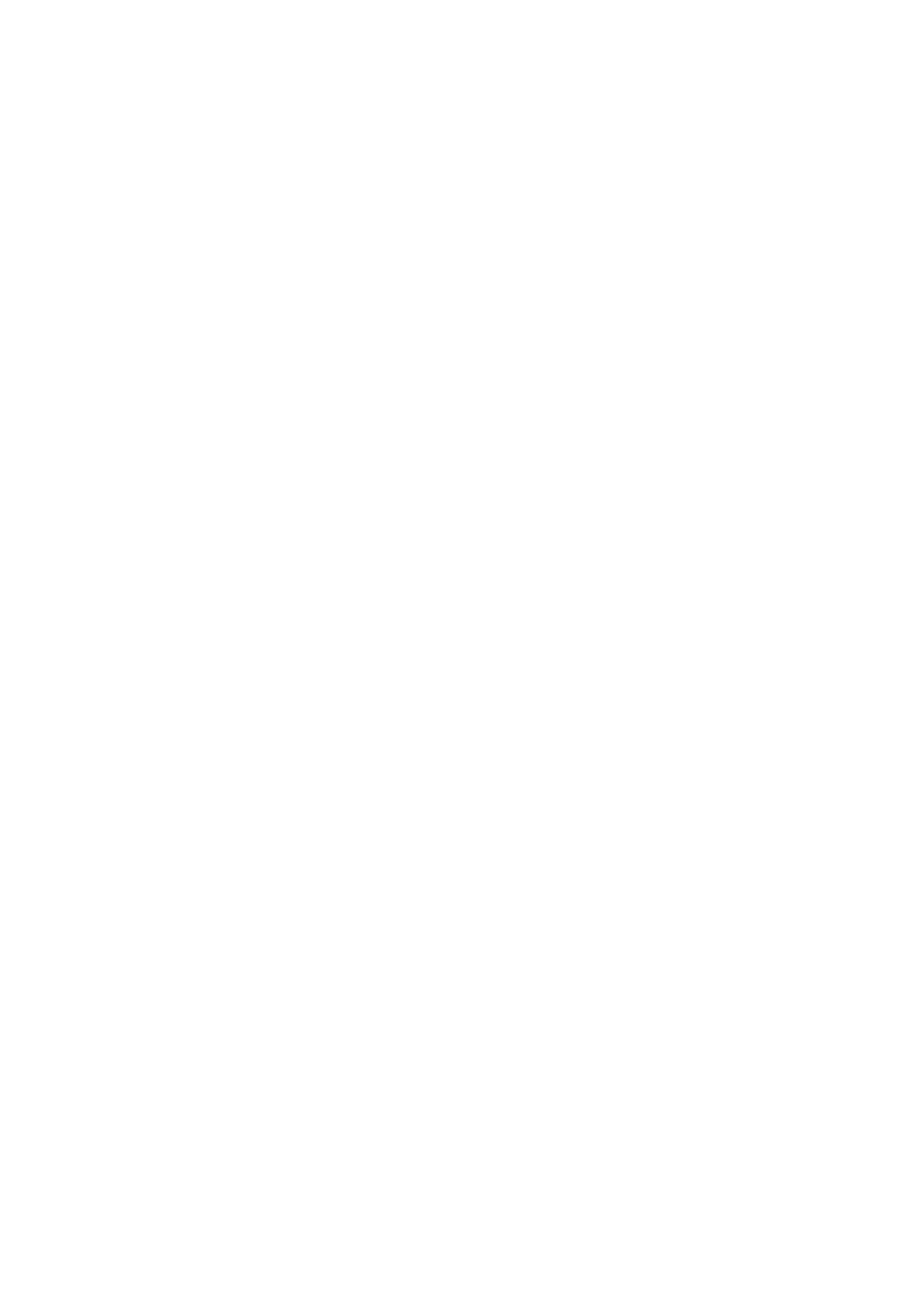## Displays of Power: Imperial Ideology on the Coinage of Galba during the Crisis of 68/69 A.D.

Gabriël de Klerk

he death of Nero in 68 A.D. plunged the Roman Empire into a state of total crisis. In the last years of his reign, the unpopular Nero already faced major uprisings in Gaul and The death of Nero in 68 A.D. plunged the Roman Empire<br>into a state of total crisis. In the last years of his reign, the<br>unpopular Nero already faced major uprisings in Gaul and<br>Rome.<sup>1</sup> Once he was declared a public enemy committed suicide. Plutarch compares the perilous situation following Nero's death, which marked the end of the Julio-Claudian dynasty, to the revolt of the Titans in Greek mythology. The empire, he writes, was "torn into many fragments, and again in many places collapsing upon itself" because "the house of the Caesars … received four emperors, the soldiery ushering one in and another out, as in play." <sup>2</sup> This is hardly an exaggeration: in just one year and 195 days, four emperors donned the purple: Galba, Otho, Vitellius, and Vespasian.

69 A.D. was a year of great upheaval and civil strife. This year was a period of transition from the Julio-Claudian dynasty to the Flavian dynasty with a heavy focus on the unprecedented role of martial imperative in the formation of imperial power. Each emperor had to seek different ways to mobilize support for their cause, not in the least because their claims were almost always attested by other opportunistic senators and generals.

In recent decades, many monographs have studied the events of 68-69 A.D. Among the most influential are The Year of the Four *Emperors* by Kenneth Wellesley and the nearly synonymous  $69$ A.D.: The Year of the Four Emperors by Gwyn Morgan.<sup>3</sup> Most

 $<sup>1</sup>$  Suet. Ner. 49.</sup>

<sup>&</sup>lt;sup>2</sup> Plut. *Vit. Galb.* 1.

<sup>&</sup>lt;sup>3</sup> Wellesley, *The Year of the Four Emperors*.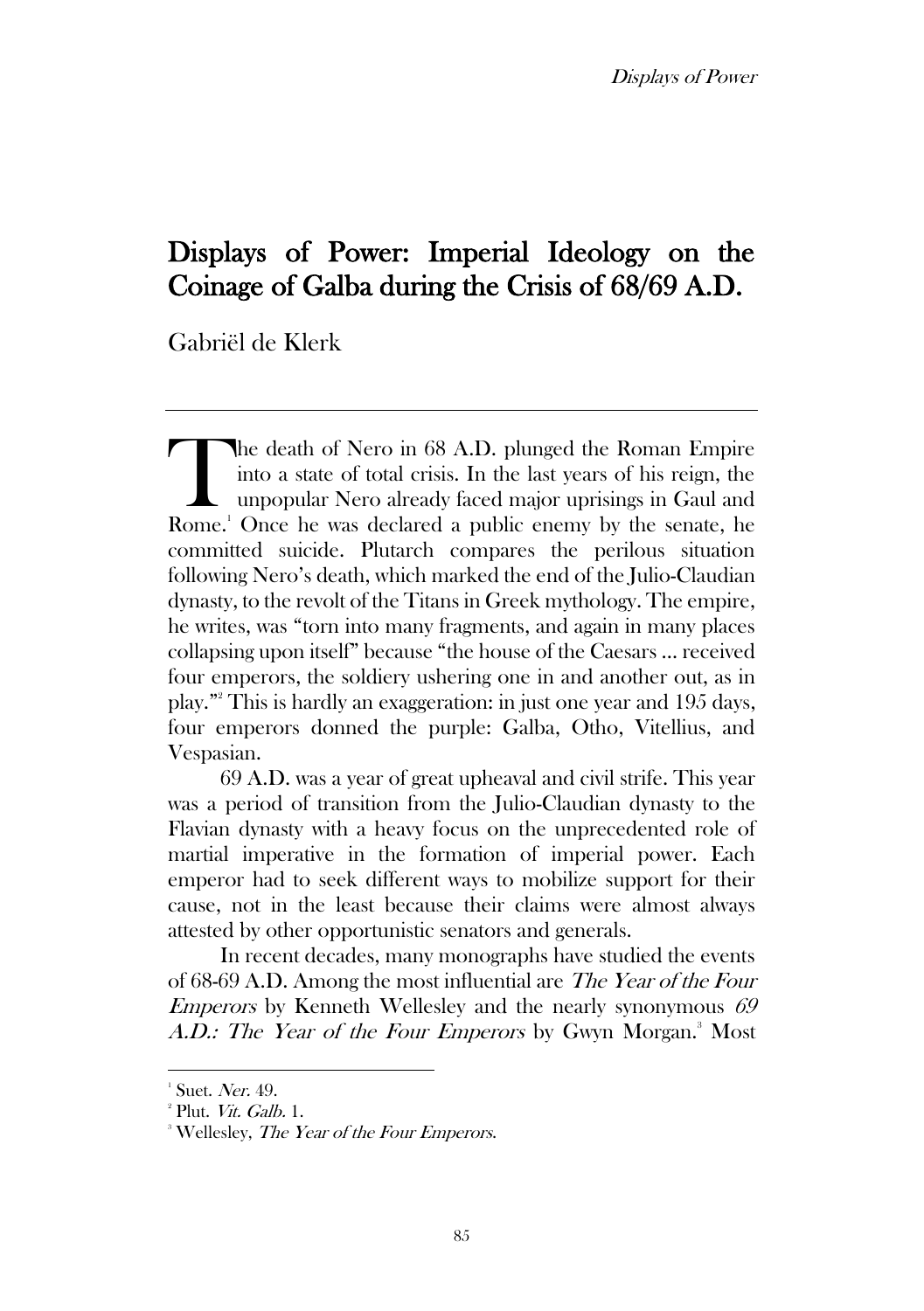research into this period, including that of Wellesley and Morgan, fails to consider numismatic evidence. This research misses an important opportunity, as ancient coins are much more than simple monetary instruments. Above all, they are tools of political communication. Studying the numismatic sources from 68-69 A.D. offers vital insight into how emperors responded to crisis. Only in the last decades of the  $20<sup>th</sup>$  century have scholars concluded that imagery on Roman coins communicated specific political messages to explicitly delineated audiences.<sup>4</sup> In 1988, Niels Hannestad first considered Roman coins as articles of propaganda. Coins, he argues, are the best sources available for studying Roman political history because although "the information they provide is perhaps distorted, … they are authoritative in that they represent the officially formulated views of the ruling powers." 5 Likewise, Reinhard Wolters argues in a 1999 study that the Romans continuously changed their coin designs because these images communicated specific messages.<sup>6</sup> In more recent scholarship, Erika Manders argues that any media form can contain visual compositions representing imperial ideology. According to Manders, the ideological dimension of ancient coinage is best exemplified

by the fact that emperors, the short-lived ones included, issued coin types immediately after their accession, that even usurpers who claimed the imperial throne for a short time minted their own coins and that the minting of coins by other persons than the emperor was considered a challenge to imperial power.<sup>7</sup>

In this article, I aim to fill a lacuna in numismatic research of political ideology. I seek to address how Roman emperors used coinage as a medium for political ideology and how this coinage allowed emperors and their imperial administrative bodies to advance claims to the imperial throne. This will be done through an extensive study of imperial coinage minted during the reign of

<sup>&</sup>lt;sup>4</sup> Kemmers, *The Functions and Use of Roman Coinage*, 16.

<sup>&</sup>lt;sup>5</sup> Hannestad, *Roman Art and Imperial Policy*, 11.

<sup>&</sup>lt;sup>6</sup> Wolters, Nummi Signati, 256.

<sup>&</sup>lt;sup>7</sup> Manders, *Coining Images of Power*, 29.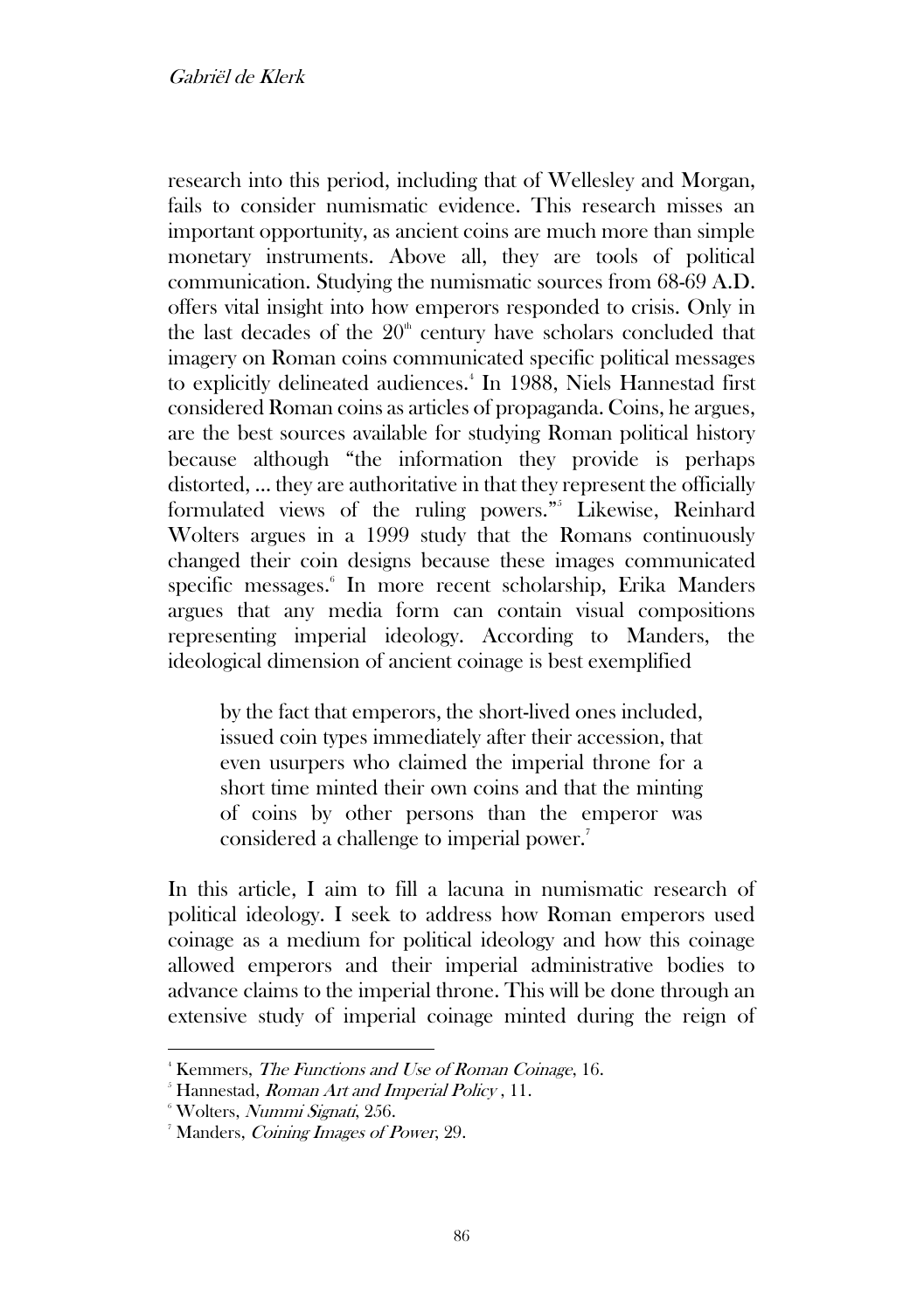Servius Sulpicius Galba, who ruled over the Roman Empire from June 68 A.D. to January 69 A.D. The reasoning for studying coinage minted under Galba is threefold: first, such research might provide new insights into how emperors utilized coinage to negotiate times of crisis; second, the reign of Galba signaled the end of the Julio-Claudian dynasty, which had ruled over the Roman Empire for 95 years. Galba, who had no lineage with the Julio-Claudians, had to provide some sort of legitimation for his usurpation. Justifications for Galba's claims to legitimacy might be found in the numismatic evidence; third, the imperial coinage of Galba has not been extensively studied in such a fashion. For this reason, a better understanding of his coin-types might provide new insights into coinage as a medium for political communication.

The imperial coinage of Galba comprises 521 coin-types, which were minted at the imperial mints of Taracco, Vindobona, Narbo, Lugdunum, Rome, and Carthage. The primary source evidence studied in this article appears in the second edition of the Roman Imperial Coinage, vol. I-catalogue (henceforth RIC). All references in this article to the coinage of Galba and his predecessors will therefore be taken from this catalog. One series mentioned in the RIC deserves extra clarification: 143 coin-types do not refer to any emperor and date from between Vindex's revolt and the Nero's death. These coins have strong correlations with some coin-types minted under Galba but were most probably minted in anticipation of the excommunication of Nero, prior to the official ratification of Galba as emperor. This series is referred to in this article as the "Civil Wars"-series.<sup>8</sup>

This article will study the coinage of Galba by first providing an overview of the factors that led to Galba's rule and how this rule eventually collapsed. Such an overview is necessary to place the coin-types of Galba in the context of his reign. After this overview, I will discuss Roman coinage as vehicles for imperial ideology. This discussion will substantiate the claim that the Roman administration used coinage to convey political messages. I will also discuss the government body was responsible for the minting process. Subsequently, I will analyze Galba's coin-types by examining both

<sup>&</sup>lt;sup>8</sup> Sutherland and Carson, The Roman Imperial Coinage, 197.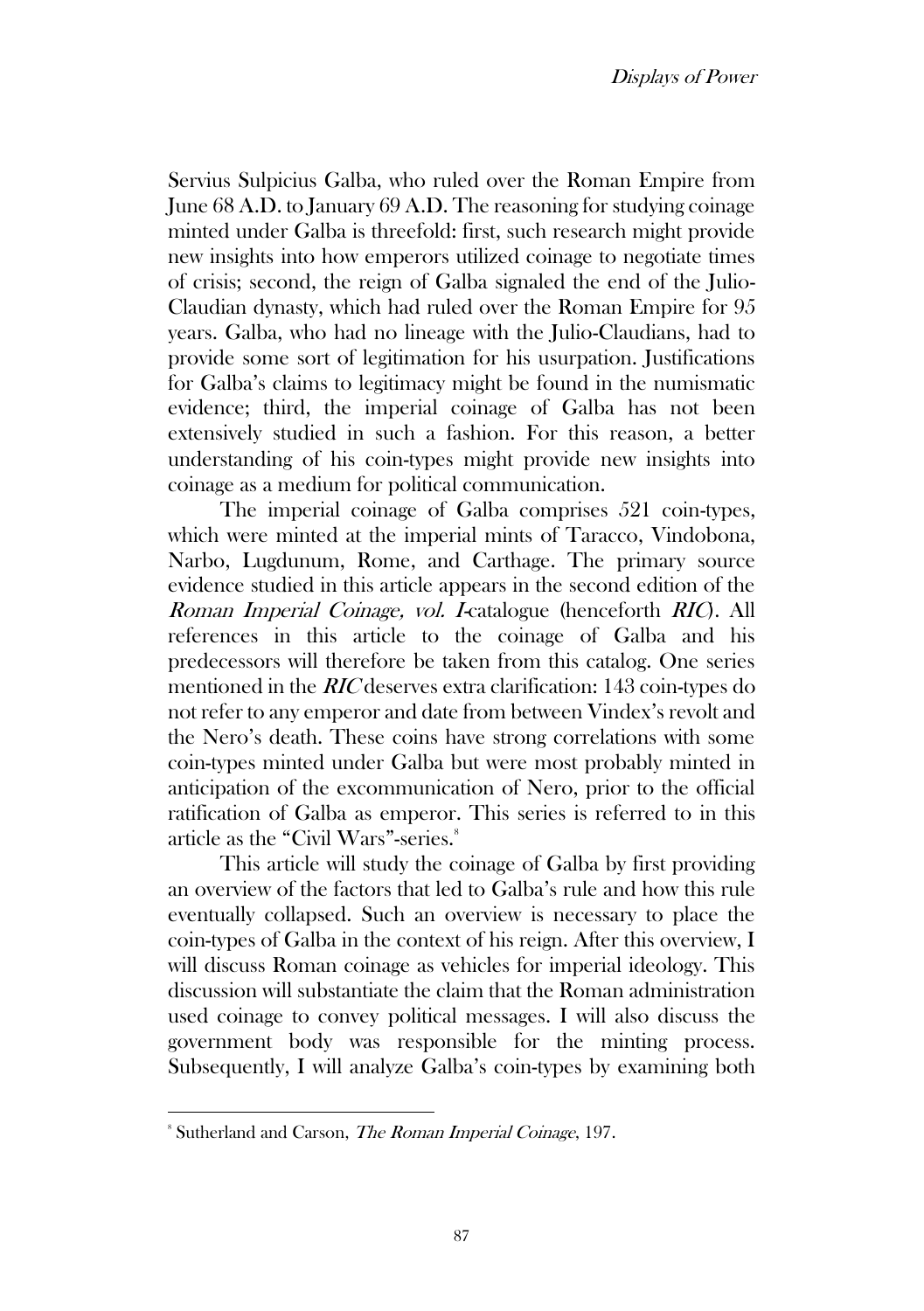sides of his coinage, with an emphasis on the reverse (the back face of the coin). I will argue that Galba wished to convey three distinct images through the inscriptions and images on the reverse side of his coinage: that of the rebellion of Galba that led to the downfall of Nero, that of the subsequent era of internal peace, and that of Galba's competence and magnanimity.

## Galba's revolt, reign, and downfall

In 68 A.D., Vindex, the governor of Gaul, launched a revolt against the corrupt government of emperor Nero. Instead of proclaiming himself as ruler, Vindex reached out to Servius Sulpicius Galba, the governor of Hispania, to lead the revolt. Galba accepted his request and was hailed emperor in Nova Carthago around April 68. He sent messages to the inhabitants and governors of neighboring provinces asking them to support his claim, while Nero hastily tried to raise armies to defend Italy. It was during this time that the praetorian guard chose to abandon Nero; shortly after, the senate proclaimed him an enemy of the state. Upon learning this, Nero lost all hope and committed suicide on the  $9<sup>th</sup>$  of June 68.

Despite Nero's suicide, the rebellion did not run as smoothly as Vindex had hoped. Forces that remained loyal to Nero's rule defeated Vindex near Vesontio. After this defeat, Vindex was either killed or committed suicide. Upon hearing the news of Vindex's death, Galba quickly retreated to the Spanish town of Clunia. He came out of hiding only after learning that, after Nero had died, he himself had been ratified by the senate as the new Roman emperor. Upon receiving this news, Galba triumphantly marched on Rome.

Imposing heavy taxes and financial sanctions, Galba quickly made himself unpopular with the Roman armies, praetorian guard, and aristocracy. According to Cassius Dio, he "collected money insatiably, since he required much, and spent of it very little." <sup>9</sup> Galba tasked himself with replenishing the state treasury, emptied by the free-spending Nero, and this job won him few friends. Cassius Dio tells us that Galba refused to reward the praetorian guard with the bonuses that were promised in exchange for their support, as "I

 $\degree$  Cass. Dio, 64.2.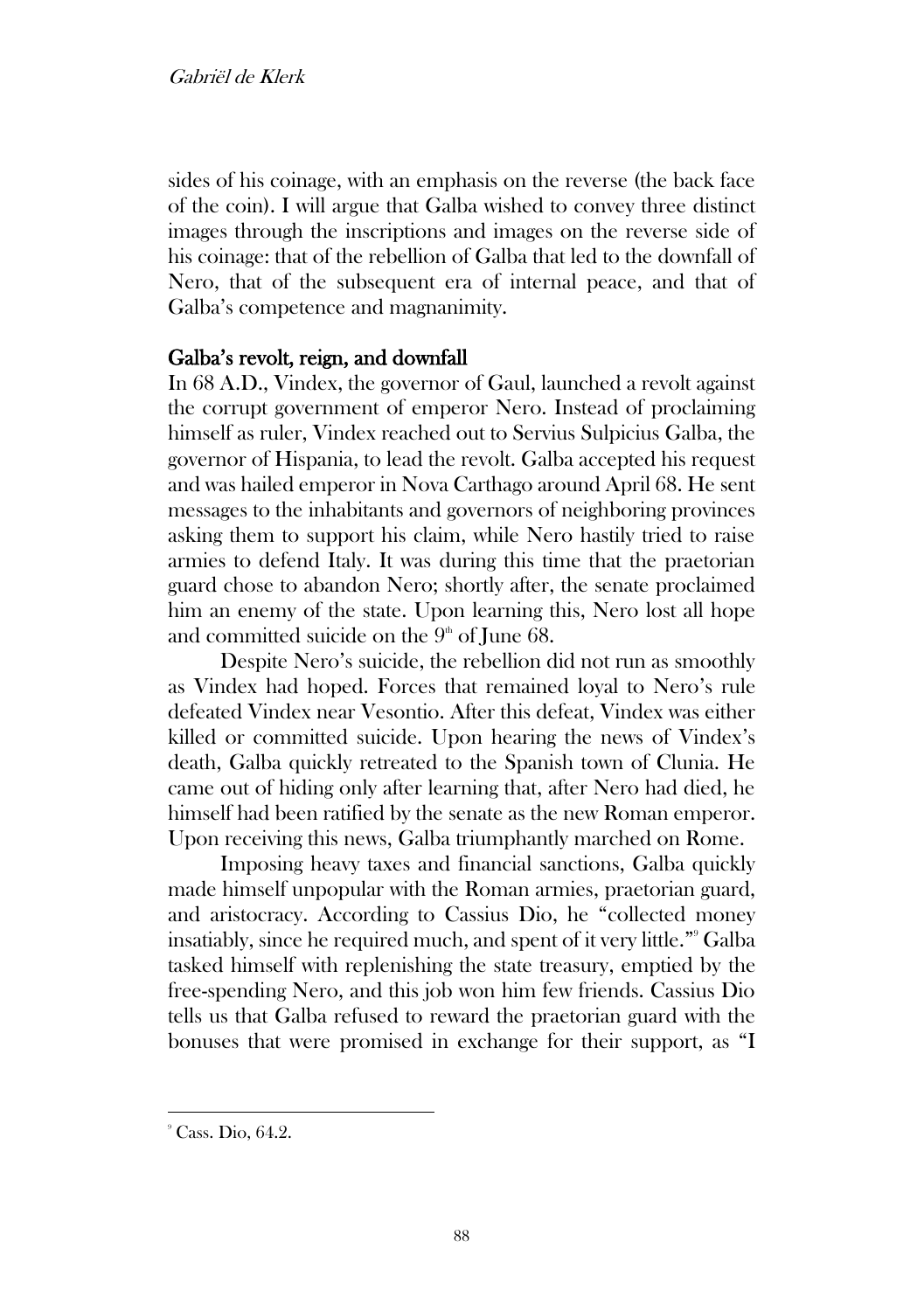[Galba] am accustomed to levy soldiers, not to buy them."<sup>10</sup> Galba also refused to reward the legions of Upper Germany, retaliating because they had previously fought, on Nero's orders, against the armies of Vindex.<sup>11</sup> Concerning the aristocracy, evidence suggests that Galba only granted offices to those who did not seek it, while simultaneously revoking grants made under Nero.<sup>12</sup> In January 69 A.D., the legions across the Rhine border mutinied, rallying under the banner of Vitellius, governor of Germania Inferior and future emperor. After slighting his confidante Marcus Salvius Otho by appointing someone else as his successor, Otho, feeling betrayed, secured the support of the praetorian guard for a claim to the throne, leading a plot against Galba which resulted in his assassination on January 15th,  $69$  A.D.<sup>13</sup>

### Roman coinage as vehicles of Imperial ideology

Broadly speaking, Roman imperial coinage served two purposes. First, coins were monetary units functioning as means of exchange. Above all else, they served as economic instruments. Their second function, however, was as vehicles for the distribution of images and messages.<sup>14</sup> On the one hand, imprinted images lent coins credibility. These images helped make coins appear to their users as valid instruments of monetary exchange in the Roman empire. On the other hand, the images and inscriptions on the coins contained informational that served purposes other than facilitating economic exchange. I have already briefly noted above how different historians tended to approach coinage in light of these purposes. Here I will elaborate on these approaches.

Andrew Wallace-Hadrill proposes four functions of imperial coinage. First, he argues that obverse and reverse images convey imperial authority not only by signifying the emperor as the head of state, but also by implying his authority through a wide variety of images that portray his grandeur, his qualities, and his virtues. Second, he argues that both sides of the coin are value-laden: the

 $10$  Id., 64.3.

 $11$  Suet. *Galb.* 16.2.

 $12$  Id., 15.1

 $13$  Morgan, 69 A.D., 31-56.

 $14$  Manders, *Coining Images of Power*, 29.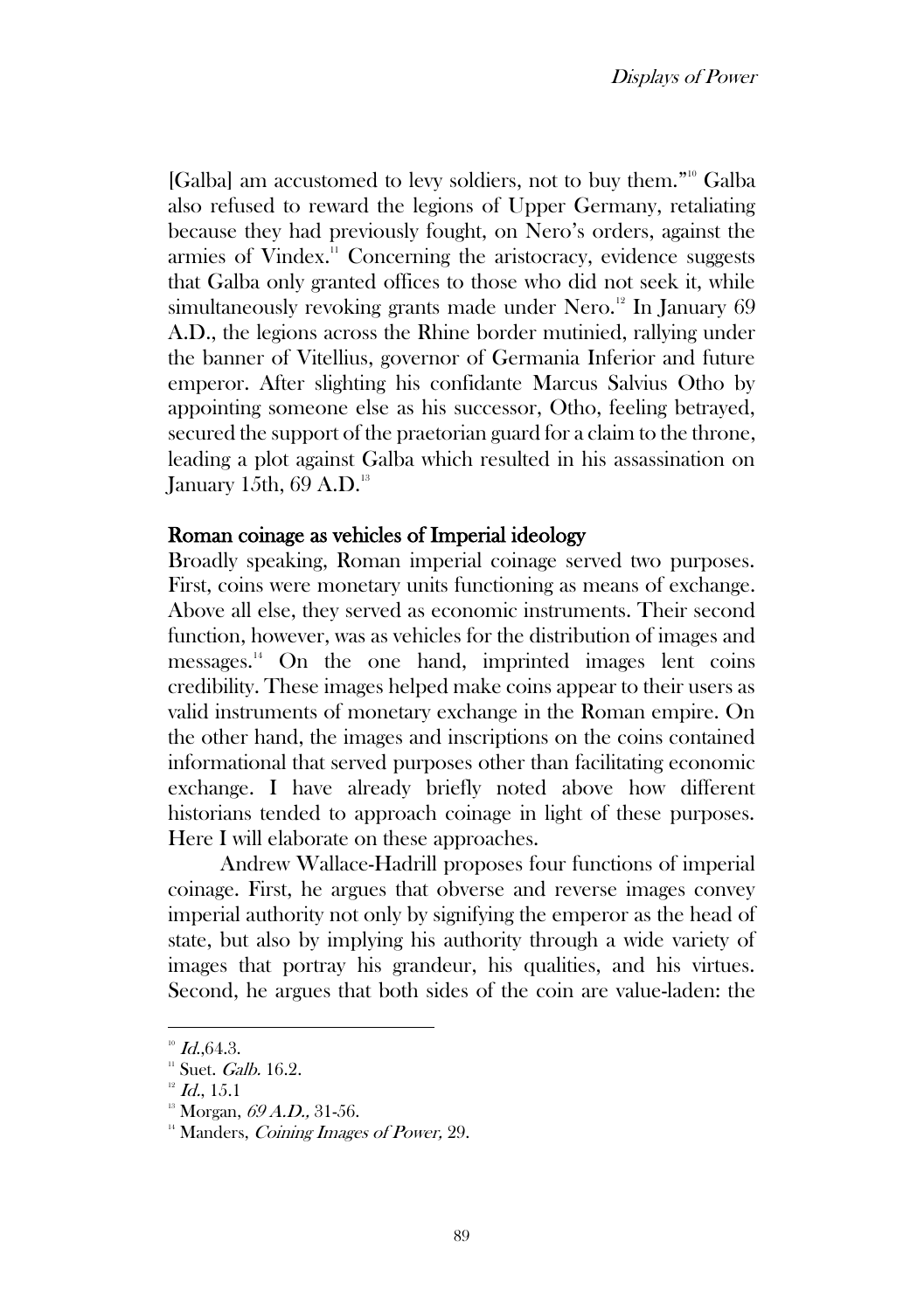emperor and any references made to him serve to strengthen the narrative of the emperor as the focal point of the Roman empire and to emphasize that he is to be worshipped. Third, the coin is persuasive. "It is the coin that speaks, not the emperor," Wallace-Hadrill writes. By this, Wallace-Hadrill means to draw attention to the fact that the coin functions as an independent agent that appeals to an ideology outside of itself. When the coinage honors the emperor, it does so as a seemingly autonomous institution and persuades the user to grant the emperor the same honor. Finally, as I have briefly noted above, the coin derives its meaning from its economic value, but this economic value, in turn, is the result of its non-economic image.<sup>15</sup>

As Wallace-Hadrill emphasizes, coinage was much more than a mere instrument of exchange. Coinage had an undeniable economic function, but it also disseminated imperial messages. These messages were not simply depictions of the emperor and the imperial family. A wide variety of images, including of deities and personified virtues, functioned as symbols of imperial ideology.<sup>16</sup> As Olivier Hekster argues, this distribution of messages might parallel the modern marketing strategies of consumer product brands such as Coca-Cola and Levi's: both the coins and modern brands aim "to create a good name for themselves, for now and posterity, in an empire where most of the inhabitants would never physically see their ruler." <sup>17</sup> This kind of branding might be interpreted positively or negatively, a variability described in a passage of Arrian:

But I mean the things which belong to him as a man, the marks (stamps) in his mind with which he came into the world, such as we seek also on coins, and if we find them, we approve of the coins, and if we do not find the marks, we reject them. What is the stamp on this Sestertius? The stamp of Trajan. Present it. It is the stamp of Nero. Throw it away.<sup>18</sup>

<sup>&</sup>lt;sup>15</sup> Wallace-Hadrill, "Image and Authority in the Coinage of Augustus," 69-70.

 $16$  Norena, "The Communication of the Emperor's Virtues," 154.

<sup>&</sup>lt;sup>17</sup> Hekster, "Coins and Messages: Audience Targeting on Coins of Different Denominations?," 24.

 $18$  Arr. *Epict. diss.* 4.5.9-10.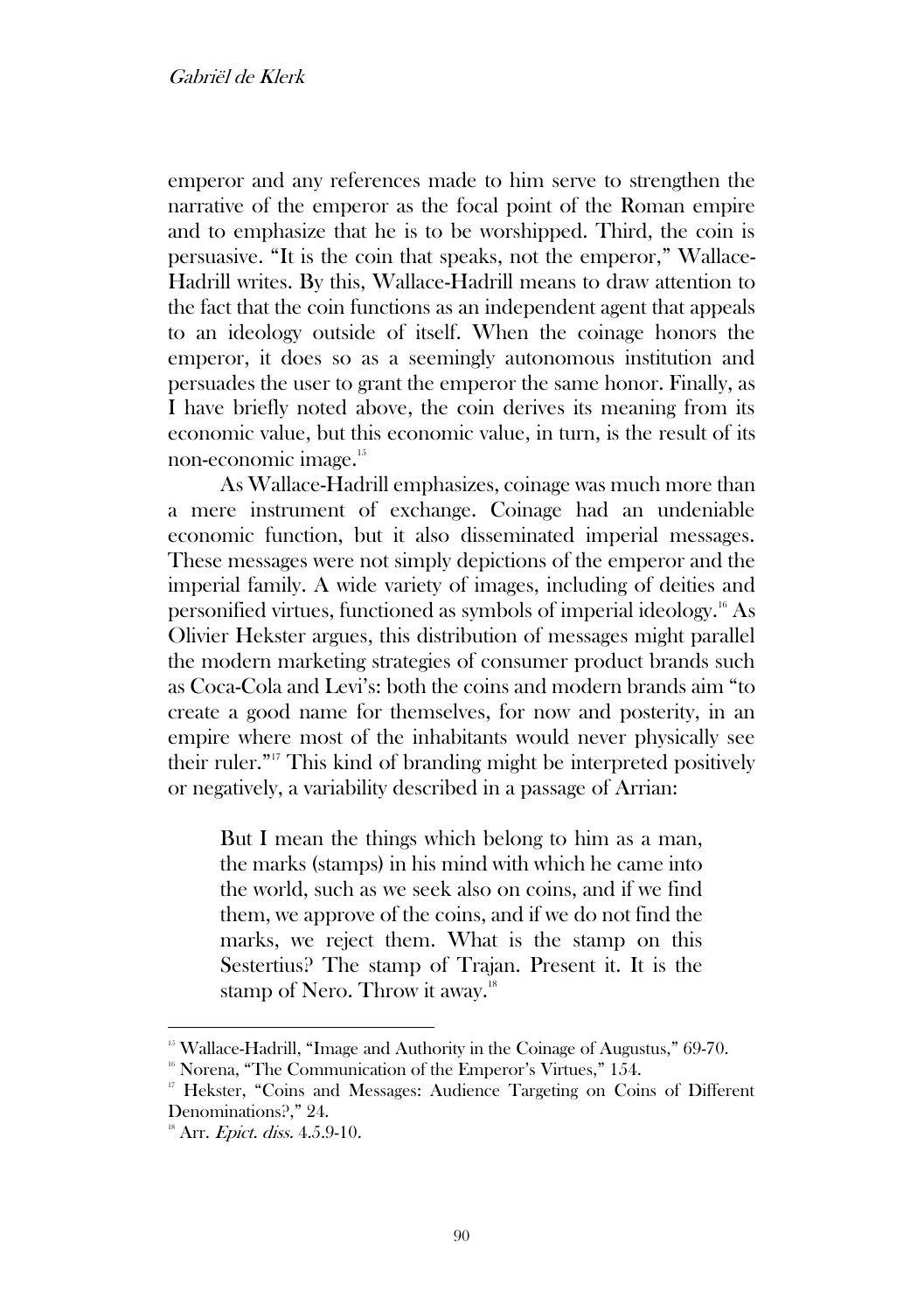According to Arrian, a coin's user would attach positive and negative attitudes towards the coin independent of its monetary value. It is the emperor's face — the "branding," to use Hekster's terminology — that determines whether or not the coinage is desirable.

The question arises of who was responsible for determining the images which appeared on coin-types. Was the emperor himself concerned with the imagery and inscriptions on the coinage, or was an imperial administrative body in control of the imperial mints? This question has puzzled many modern scholars for years. While several administrators, such as the *triumviri monetales* (monetal supervisors), the *a rationibus* (secretary of finance), or the procurator monetae (mint director), were tasked with at least one part of the minting process, their exact responsibilities are not recorded in the ancient sources.<sup>19</sup> As a result, we do not know the extent of their artistic constraints, or whether these constraints left space for the emperor to influence the design process. The coins are the only sources that leave room for interpretation.

Earlier numismatists such as Buttrey and Levick have argued that the emperor in all probability did not play any part in the design process, and that if he did, his preferences would have played an insignificant role. According to these numismatists, the mint-masters decided what was to be placed on the coinage.<sup>20</sup> Later numismatists have left some more room for imperial interference. Wolters, among others, argues that the emperor intervened in the work of the minters when it did not correspond with his wishes. Under normal circumstances, the plans for coin designs would have been brought to him for review and were either circulated or dismissed according to his decisions.<sup>21</sup> By now, however, it is generally accepted that the question of the emperor's role in the design process cannot be conclusively answered. Regardless of what this role may have been, in all cases it was the imperial court, which centered around the emperor, that issued orders for coin designs, sometimes also actively intervening in the minting process. As Hekster put it, "it seems inevitable that these decisions originated at the top and that coins,

<sup>&</sup>lt;sup>19</sup> Claes, "A Note on the Coin Type Selection by the *a rationibus*," 163-164.

<sup>&</sup>lt;sup>20</sup> Buttrey, "Vespasian as Moneyer," 108-109; Levick, "Propaganda and the Imperial Coinage," 107.

<sup>&</sup>lt;sup>21</sup> Wolters, "Die Geschwindigkeit der Zeit," 189.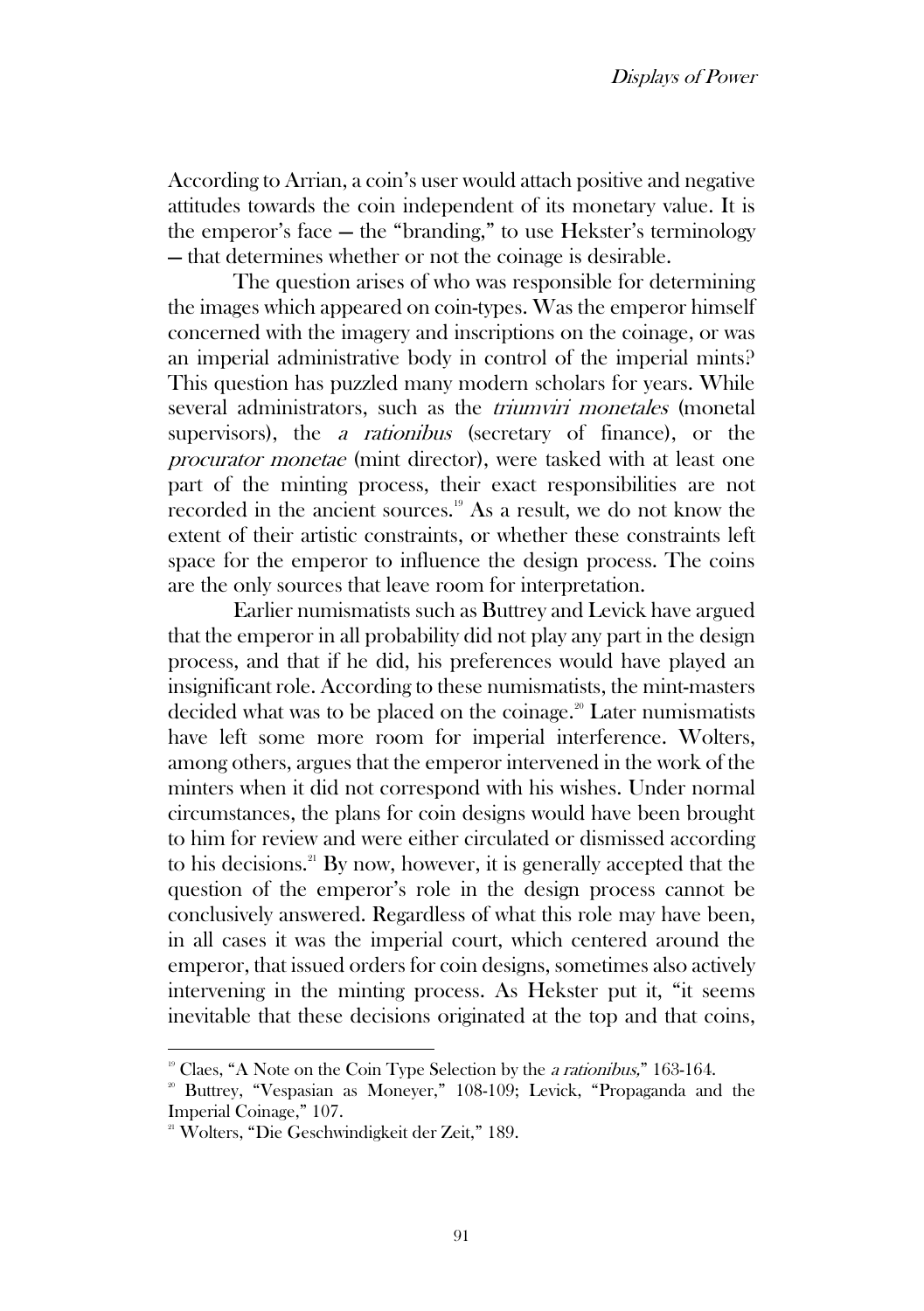thus, propagated the ideological claims of the ruling regime."<sup>22</sup> Howgego shares Hekster's view, arguing that regardless of who made the final decision, the coins ultimately showcased how the emperor wished to be seen — or at least, how his close associates thought he wished to be seen.<sup>23</sup> Significantly, while in theory the emperor did not actively make design choices for every coin-type, in practice he was held accountable for all of them. It was not only his coinage with his portraiture that circulated in the empire; the cointypes reflected *his* ideologies and *his* attitudes.<sup>24</sup> "Galba's" coinage, then, does not necessarily refer to pieces that he personally admitted for circulation, but rather to coins that were circulated in his name which therefore reflect his official imperial authority.<sup>25</sup>

## The Coinage of Galba

I have demonstrated above that Roman coins are not mere monetary units, but moreover can be understood as vehicles of imperial ideology. Furthermore, I have demonstrated that even if the emperor himself may not have been actively involved in the design decisions, the coin-types still convey his imperial messages. The designs were not randomly chosen but rather reflected particular ideologies that an emperor, or at least his administration, would have wanted to disseminate. Let us now consider the question of what ideology the coinage of Galba reflects. First, I will discuss the obverse's of Galba's coin-types. After this, I will study the relevant reverse coin-types, observing on them three distinct themes that Galba wished to convey.

## The obverse of Galba's coinage

In almost all instances, the obverses show either the head or the bust of the emperor. In just a handful of cases, they depict Galba riding a horse.<sup>26</sup> The reason for the representation of Galba on horseback is that the mints did not have an official portrait of the emperor

<sup>&</sup>lt;sup>22</sup> Hekster, "The Roman Army and Propaganda," 349.

 $2<sup>23</sup>$  Howgego, Ancient History from Coins, 70.

 $24$  Ellithorpe, "Circulating Imperial Ideology," 66.

 $25$  Manders, *Coining Images of Power*, 32.

 $^{26}$  RICI. Galba, 1-3 (Taracco), 85-94 (Vindobona).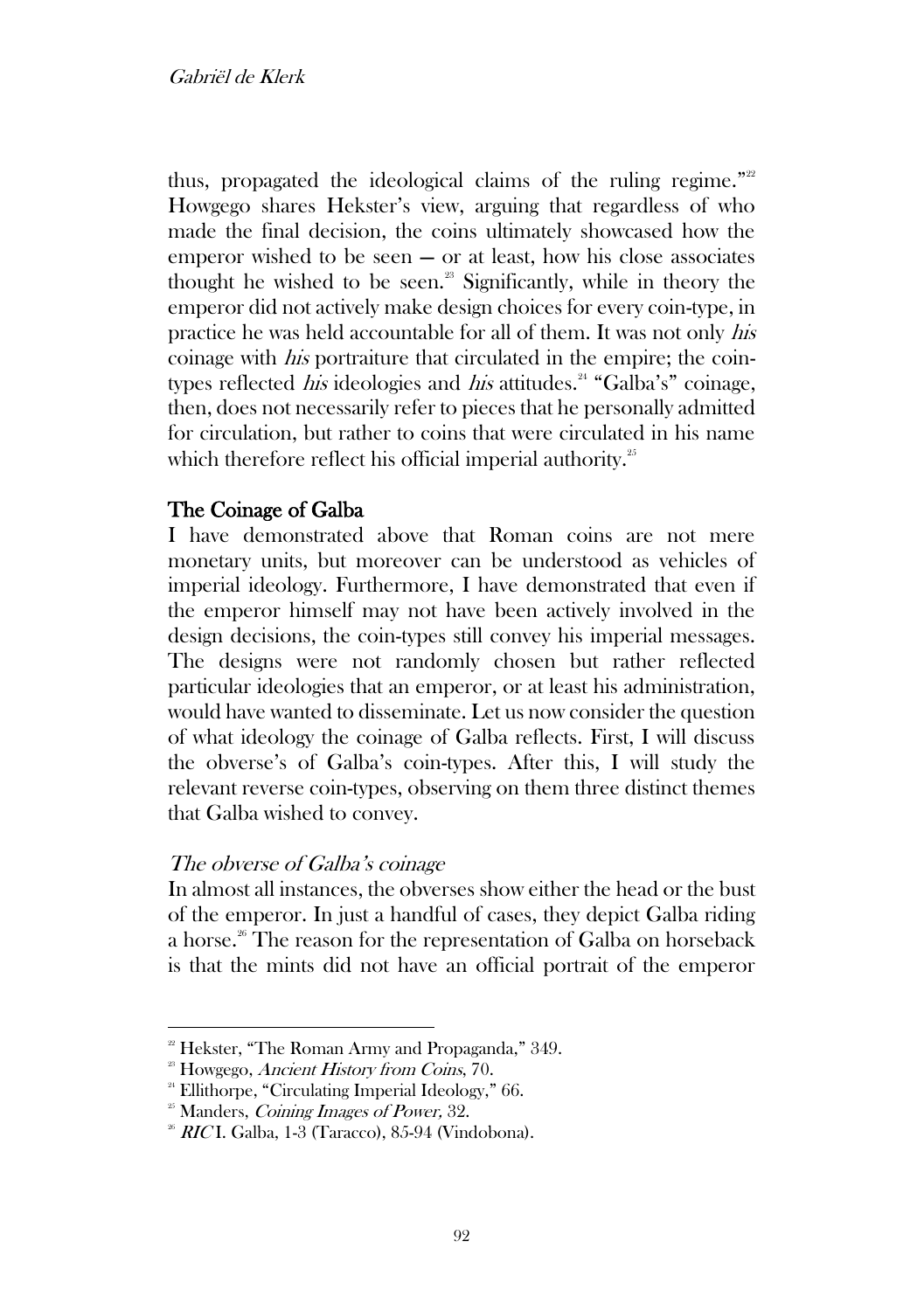readily available.<sup>27</sup> While it might be tempting to assume that the horseback depiction of Galba is an explicit reference to his military career, it should not be read in this way. Rather, it is best understood as a temporary substitute for the head of the emperor that otherwise decorated Roman coinage.

The inscriptions on the obverse list the different honorary and political offices that Galba held. In doing so, the coinage legitimizes Galba's position as head of the state and aligns him with his predecessors. They refer to his declaration as imperator (IMP), his acceptance of the *tribunicia potestas* (TR P), his role as *pontifex* maximus (PONT MAX), and his honorary titles *Caesar* (CAESAR) and Augustus (AVGVSTVS). These titles are by no means merely honorary in nature; they also have political significance. The tribunicia potestas were a series of privileges that in Republican times were only reserved for the *tribuni plebis*, while the *pontifex* maximus was the religious head of state. The title imperator referred to the emperor's imperium. Augustus was the first emperor to hold held these titles, and it became a custom for his successors to be given similar honors.

The titles *Caesar* and *Augustus* explicitly align Galba with his Julio-Claudian predecessors (see figure 1). All emperors before Galba received and accepted these titles based on their familial ties to Julius Caesar or the emperor Augustus. Suetonius tells us that upon hearing of Nero's death, Galba assumed the title Caesar.<sup>28</sup> It is probably around the same time that Galba also adopted the title Augustus. Hekster argues that the appropriation of the hereditary titles can be understood as an attempt by Galba to align himself with the domus augusta, thereby solidifying his legitimate claim to the imperial throne.<sup>29</sup> Of course, the employment of *Caesar* and Augustus might also signal a broader transformation of hereditary titles into non-hereditary imperial designations. This view, however, is untenable in light of the fact that emperor Vitellius only employed the title "imperator." If "Caesar" and "Augustus" were simply imperial designations, Vitellius would certainly have used them. While Galba's use of the titles *Caesar* and *Augustus* does not

<sup>&</sup>lt;sup>27</sup> Sutherland and Carson, *The Roman Imperial Coinage*, 218.

 $28$  Suet. *Galb.* 11.1.

 $2^{\circ}$  Hekster, *Emperors and Ancestors*, 53.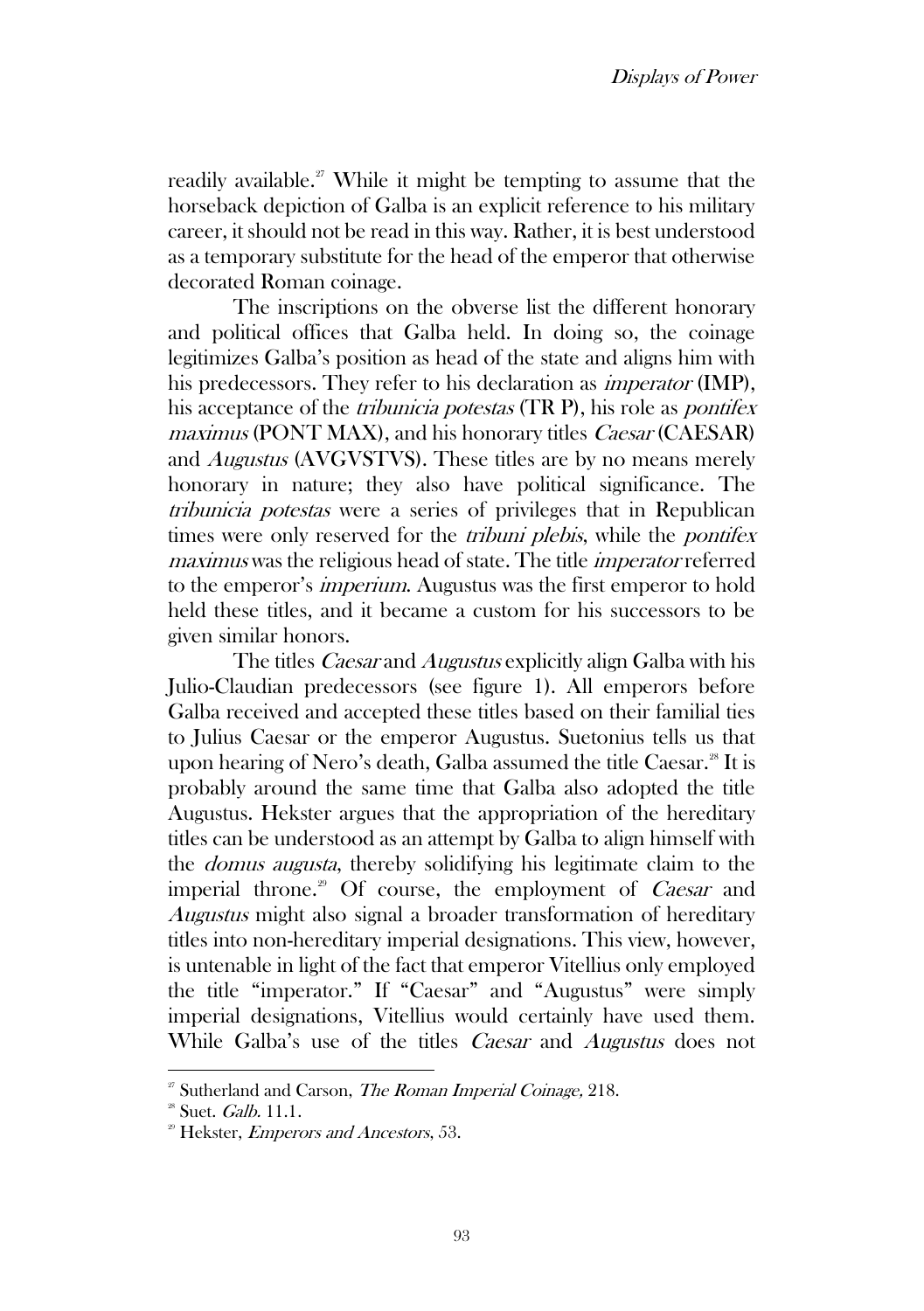preclude the view that for him these designations referred generally to his supreme position at the head of the Roman Empire, it does show that Galba aligned himself specifically with the Julio-Claudian dynasty. Let us now turn to the reverse of the coinage of Galba and consider the first of the themes that appear here: Galba's rebellion against the reign of Nero.

#### The first reverse theme: Galba's rebellion

Images on the reverse of the coinage allude in several ways to the rebellion that Galba and Vindex led against Nero. One way they do this is by depicting personifications of Hispania and Gallia and referencing the city of Clunia. These depictions refer to the region where Galba accumulated the base of power that facilitated his rise to emperor, serving as reminders of how and by whom the tyrannical Nero was overthrown. These images also depict Mars Victor, who symbolizes the successful conclusion of the civil war and the restoration of order within the Roman empire.

Hispania is invoked both through personification, appearing as a female bust or figure, and through the legend HISPANIA.<sup>30</sup> Likewise, the province of Gallia, the original location of Vindex's revolt, is personified and appears as a female bust or figure accompanied by the inscriptions GALLIA or IMP.<sup>31</sup> The two female figures appear on particular coins either by themselves or together jointly clasping hands. When they appear together, they are supplemented by the legend GALLIA HISPANIA (see figure 2).<sup>32</sup> Four other coin-types depict three female busts with the inscription TRES GALLIAE (see figure 3).<sup>33</sup> This immediately recalls the opening phrase of De Bello Gallico of Julius Caesar: "Gallia est omnis divisa in partes tres." <sup>34</sup> But rather than referring to the war of Caesar in Gaul, these coin-types allude to the union of the region's three parts under Galba's rule.

<sup>30</sup> RICI, Galba 1-3, 50 (Taracco), 86 (VIndobona), 144, 155, 190-193, 225-226 (Rome), 515, 516-518 (Carthago).

 $31$  RICI, Galba 85 (Vindobona), 145, 156, 227-228 (Rome).

 $2^2$  RICI, Galba 15-18 (Taracco), 109 (Narbo), 154 (Rome).

<sup>&</sup>lt;sup>33</sup> RICI, Galba 89-92 (Vindobona).

<sup>&</sup>lt;sup>34</sup> Caes. *BGall*. 1.1.1: "All Gaul is divided into three parts."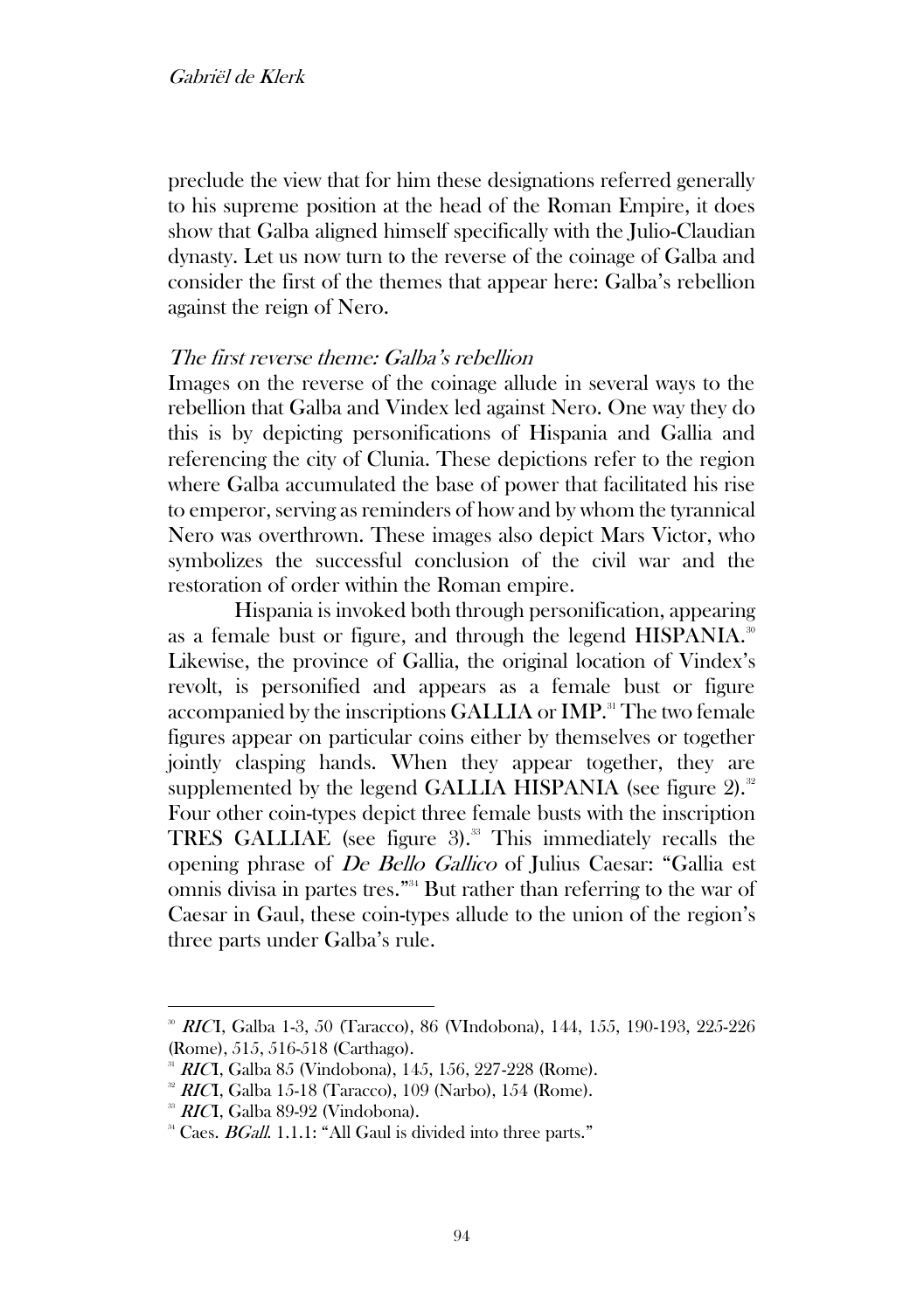The coinage pays homage to important geographical locations in the revolution that overthrew Nero's reign and led to Galba becoming emperor. Furthermore, while the coinage makes no direct mention of Vindex, because Vindex was of Gallic descent one could suggest that the invocation of Gallia on the coinage alludes to him. The effigy of Gallia and Hispania clasping hands is a particularly strong image. It represents the harmony of the two provinces, projecting an appearance of cooperation between Galba and Vindex, and their legions. This was not the first instance that such harmony had been represented on coinage, as already in the Civil Wars-series Gallia and Hispania were depicted together on the reverse of one coin-type. Tellingly, the inscription on these cointypes reads CONCORDIA HISPANIARVM ET GALIARVM (Harmony of Hispania and Gallia).<sup>35</sup> Similarly, the reverse inscription on five coin-types reads HISPANIA CLVNIA SVL S C (see figure 4). $\mathrm{36}$  This inscription refers to Clunia Sulpicia, the city in northern Hispania to which Galba retreated when he learned of the defeat and death of Vindex. It was while contemplating suicide there that Galba heard of Nero's death and his own proclamation as new emperor by the senate. Why would the coin-type so explicitly refer to Galba's place of refuge and recall the death of his ally? It could be argued that Galba did not associate Clunia with those unhappy events. Considering that Clunia was the location where he learned of his elevation to the principate, Galba may have wished to honor the city as the birthplace of his reign. This theory is strengthened by the fact that after becoming emperor, Galba elevated Clunia to the rank of *colonia*.<sup>37</sup> Furthermore, Galba held an additional connection with Clunia: it was here, or so Suetonius tells us, that Galba received favorable auspices from a priest of Jupiter and was encouraged by a young girl to take on the role of emperor.<sup>38</sup> The invocation of Clunia on his coinage, therefore, not only refers to Galba's revolt but might also serve to reinforce the myths around his persona as emperor.

 $35$  RICI, Civil Wars, 15 (uncertain mint).

 $^{36}$  RICI, Galba 469-473 (Rome).

<sup>&</sup>lt;sup>37</sup> Haley, "Clunia, Galba and the Events of 68-69 A.D.," 159-160.

 $\text{``Suet. } Galba 9.2.$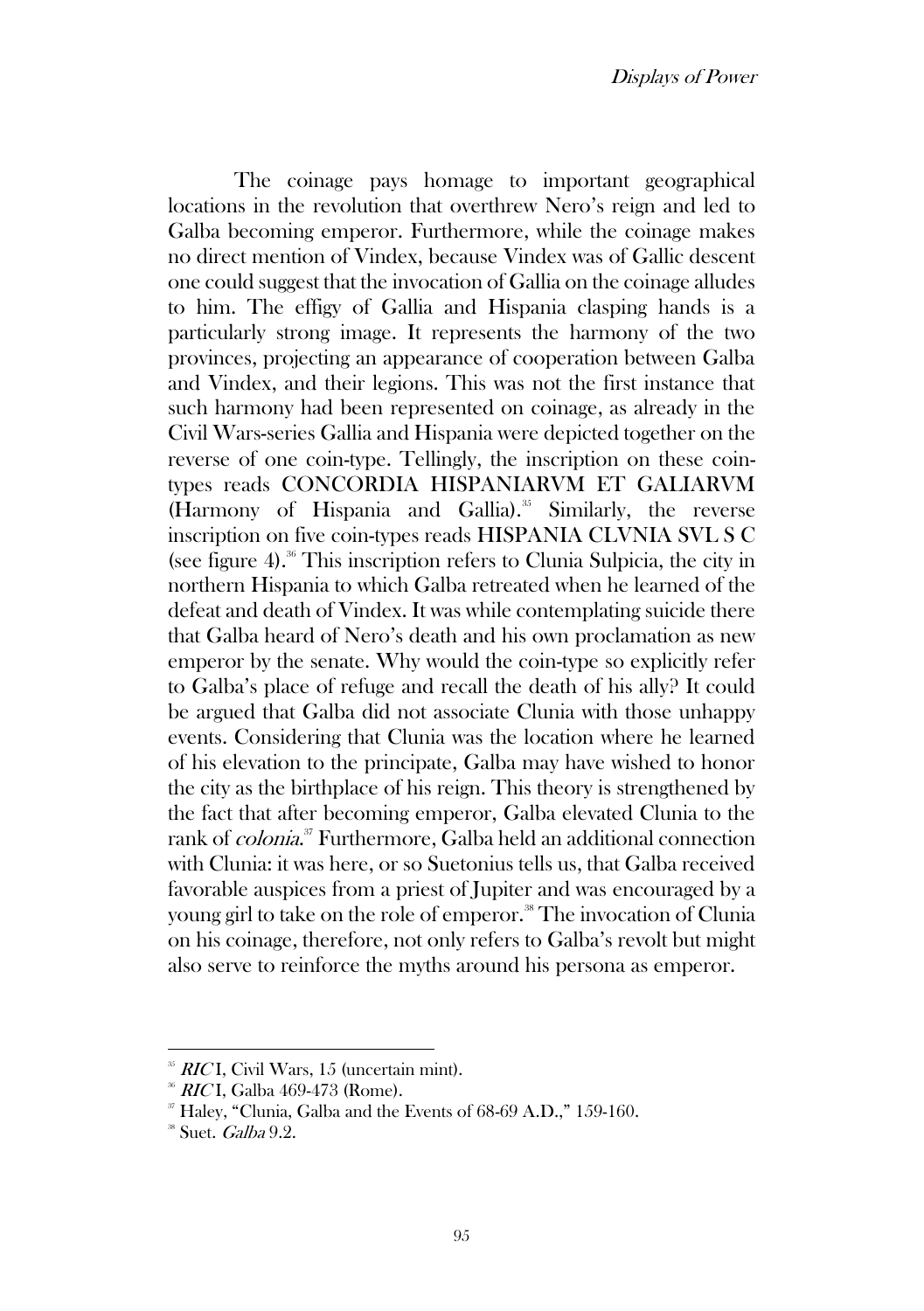

Figure 1: Obverse of Galba with imperial titelature. RIC I. Galba 55 (De Nederlandsche Bank).



Figure 4: Reverse showing Clunia. RIC I. Galba 473 (Münzkabinett Berlin, inv. No. 18215158).



Figure 2: Reverse of Gallia and Hispania. RIC I. Galba 18 (Münzkabinett Berlin, inv. No. 18227154).



Figure 5: Reverse depicting Libertas with inscription LIBERTAS PVBLICA. RIC I. Galba 328 (De Nederlandsche Bank).



Figure 3: Reverse of Tres Galliae. RIC I. Galba 92 (Münzkabinett Berlin, inv. No. 18215155).



Figure 6: Reverse depicting Pax. RICI. Galba 277 (Münzkabinett Berlin, inv. No. 18227781).



Figure 7: Reverse depicting arch surmounted by two equestrian statues, three captives with officer; inscription reads QVADRAGENS REMISSAE. RICI. Galba 80 (Münzkabinett Berlin, inv. No. 18215166).



Figure 8: Reverse depicting Livia; inscription reads DIVA AVGVSTA. RIC I. Galba 55 (De Nederlandsche Bank).



Figure 9: Reverse showing adlocutio of Galba. RIC I. Galba 463 (De Nederlandsche Bank).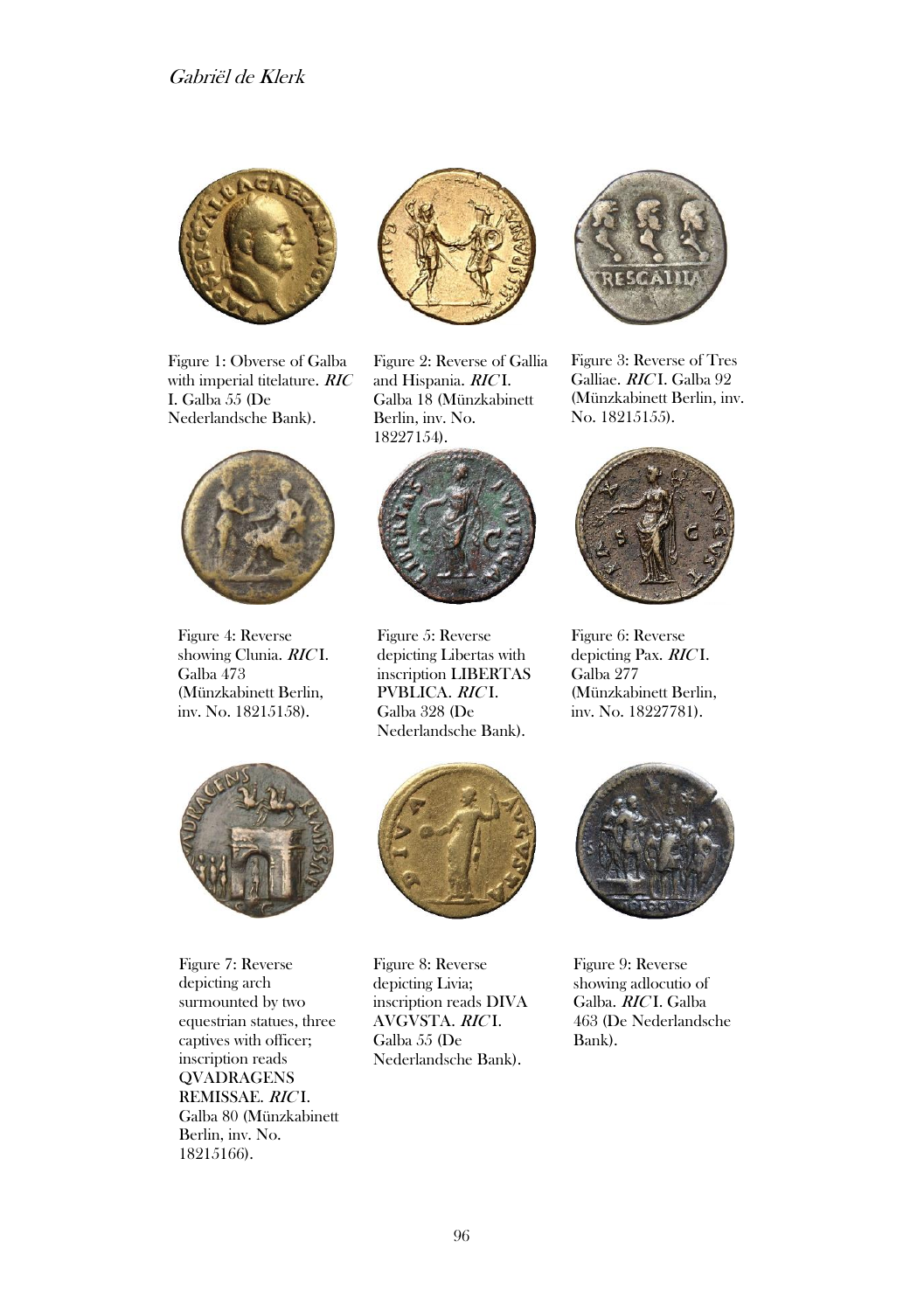Finally, the reverse of two coin-types depicts Mars, the god of war, accompanied by the inscription MARS VICTOR S C.<sup>39</sup> While both figures and busts of Mars had previously appeared on the coinage of Augustus and of the Civil-Wars series, it is novel to see such depictions together with the epithet "the victorious." This pairing suggests that all parties who were involved in the tumult and civil strife of 68 A.D. felt the war had been concluded and that, with Galba as emperor, order in the empire was restored.

#### The second reverse theme: a new era of internal peace

The second theme that Galba's reverse coinage addresses is peace. The coinage represents Galba's reign as the peaceful conclusion to a period of turbulent upheaval. This is done through depictions of a wide array of deities and virtues: Libertas, Salus, Securitas, Roma, Victoria, and Pax. All convey the message that Galba's rule must be understood as the antithesis of what had been a state of crisis: the conclusion of a period of civil strife and the beginning of a new era of peace and prosperity.

Libertas is always accompanied by the legend LIBERTAS RESTIVTA or LIBERTAS PVBLICA (see figure 5). Coinage with the former inscription carries images of a female figure,<sup> $#$ </sup> a standing Libertas, $41$  and Galba. $42$  The symbolism of this coin-series is ambiguous: on the one hand, the inscription and the depiction of Libertas clearly refer to the primary ideological justification for Galba's revolt: to free Rome from the yoke of Nero's tyrannical reign. This aim can be traced back to the Civil Wars-series, where the inscription LIBERTAS RESTITVTA is found.<sup>43</sup> On the other hand, the reverses that depict Galba show the emperor lifting up a kneeling Libertas. The submissive posture of Libertas — only able to stand upright with the assent and aid of the emperor — has been read to mark a transition from principate to outright autocracy.<sup>44</sup>

Coinage with the inscription LIBERTAS PVBLICA is

<sup>&</sup>lt;sup>39</sup> *RIC* I, Galba 481-482 (Rome).

<sup>&</sup>lt;sup>40</sup> RICI, Galba 8-9 (Taracco).

 $41$  RICI, Galba 37-39 (Taracco).

 $42$  RICI, Galba 479-480 (Rome).

 $^{43}$  RICI, Civil Wars 24-27, 132-133 (uncertain mint).

 $44$  Kraay, *The Aes Coinage of Galba*, 42.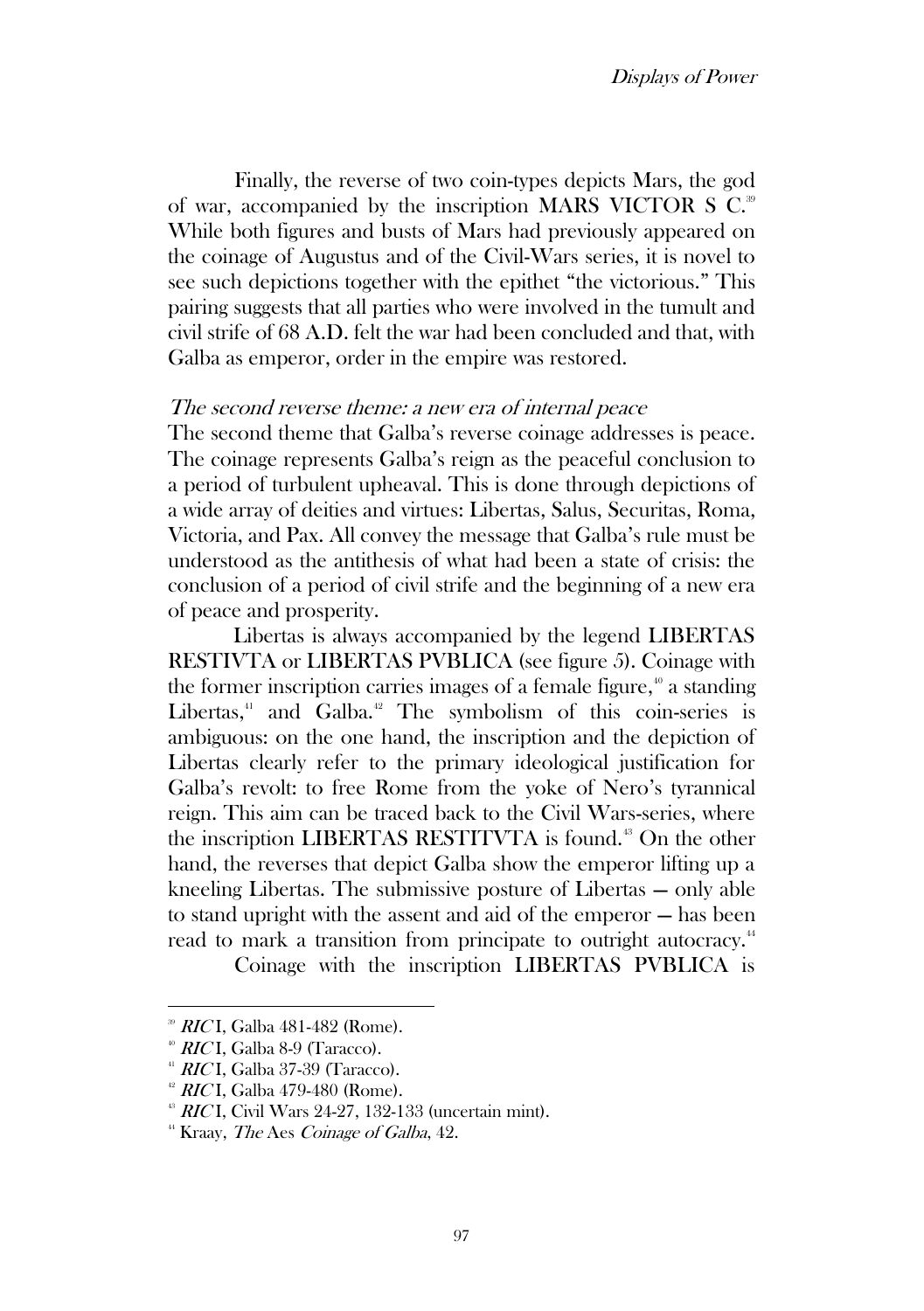likewise attended by images of a female figure<sup> $45$ </sup> or Libertas.<sup> $46$ </sup> The inscription and the image of Libertas on this coinage indicate a similar communicative intention as that of the RESTITVTA-series: to proclaim a new freedom. But unlike in the RESTITVTA-series, freedom here means "freedom of the people." <sup>47</sup>The coinage is reminiscent of another series of coin-types: those that depict a female figure, with the inscription SALVS GEN HVMANI: "safety for the human race." <sup>48</sup> While the SALVS-types "ask" for the welfare of the people, the LIBERTAS- category proclaims it.

These are not the only of Galba's coin-types to express a desire for the welfare of the Roman people. Securitas, the deity for security and stability, is attested on three coin-types.<sup>49</sup> That the inscription SECVRITAS ROMANI appears on these coin-types indicates that the deity is invoked to convey a desire that the Roman people enjoy security and stability. While Securitas is attested on the coinage of Caligula and Nero, it is only during the Civil Wars-series that the inscription is related to the welfare of the Roman people. Here, the inscription reads SECVRITAS P  $\mathbb{R}^3$  Other coinage in this series commemorates the revival of Rome through a series of closely related references. This is mainly done through depictions of the deity Roma, who is personified as a helmeted woman, at times in a military outfit, at times draped. Some of the coins depicting Roma have inscriptions reading either ROMA RENASCENS or ROMA VICTRIX. The former inscription emphasizes the same sentiment as invoked by the LIBERTAS RESTITVTA-coins: that of a renewed, reborn, Roman people.<sup>51</sup> The latter inscription corresponds to that of MARS VICTOR, although it places special emphasis on the strength of Rome.<sup>52</sup> Neither inscription has been

 $45$  RICI, Galba 138-139 (Lugdunum).

 $^{*}$  RIC I, Galba 22-23, 56, 68-76 (Taracco), 136-137 (Lugdunum), 158-159, 237, 275-276, 309-310, 318, 328, 346-349, 363-367, 372-373, 387-391, 423-427, 459- 461 (Rome).

<sup>47</sup> Boruch, "Galba's Propaganda Motifs," 74.

 $^{48}$  RICI, Galba 146-147, 171-172, 205-214, 231-232 (Rome), 96-97 (Narbo).

 $49$  RICI, Galba 504-506 (Rome).

<sup>&</sup>lt;sup>50</sup> RICI, Civil Wars 37-38 (uncertain mint).

<sup>&</sup>lt;sup>51</sup> RIC I, Galba 24-29, 40-43, 57-58 (Taracco), 87-88 (Vindobona), 95 (Narbo), 160-162, 194-204, 229-230 (Rome).

 $^{22}$  RICI, Galba 44-45, 53, 59-60 (Taracco), 130 (Lugdunum).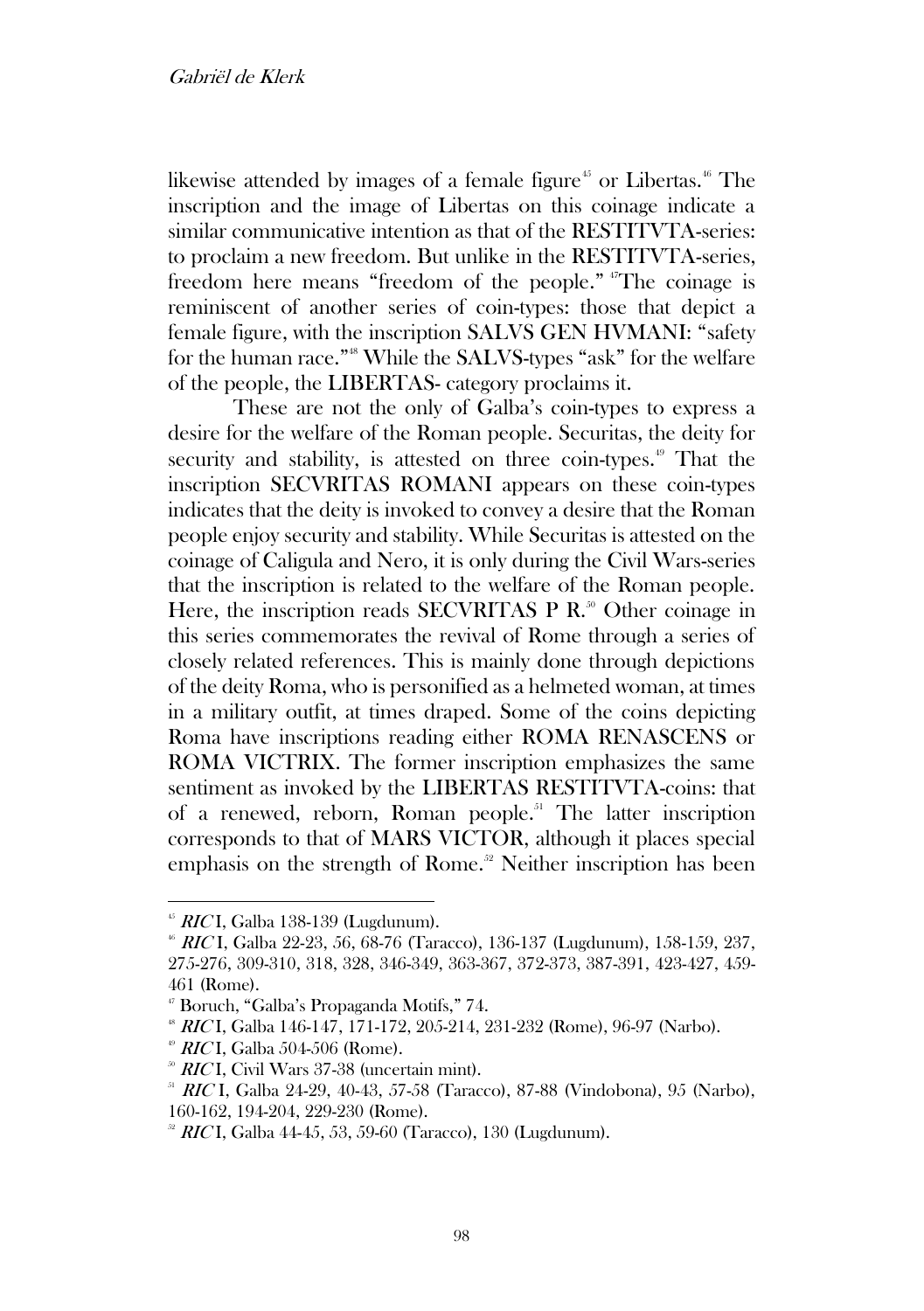attested in the numismatic output of the Julio-Claudians, although some coin-types from the Civil Wars-series do bear the same inscriptions. <sup>53</sup> On the reverse of the ROMA VICTRIX coin appears a kneeling Roma holing up a child to a gesturing Galba, a scene which is reminiscent of the LIBERTAS RESTITIVA coin's depiction of Galba and a kneeling Libertas. The inscription appearing alongside this scene reads ROMA RESTI S  $C<sup>34</sup>$  The scene can be read allegorically: Galba, in the role of pater familias deciding on the fate of the newborn, is the sovereign who decides on the future of a newborn Rome.

There are two further types that must be considered. The first is that of the deity Victoria, who is invoked on a considerable number of coin-types.<sup>55</sup> The inscriptions on these coin-types read either S C, VICTORIA GALBAE AVG, VICTORIA IMPERI ROMANI S C, VICTORIA P R S C, or VICTORIAE IMP GALBAE AVG. While it might be tempting to read these as simple proclamations of victory, the fact that Victoria has been used by all the Julio-Claudian emperors that preceded Galba means that the appearance of Victoria on Galba's coinage is best understood as a continuation of a numismatic policy already put in motion by Galba's predecessors. The second type that must be considered is that of PAX (see figure 6).<sup>56</sup> On this coin, the deity of peace is accompanied by the inscription AVGVST(I). We find similar inscriptions on the coinage of Claudius, who employed the plural PACI AUGUSTAE.<sup>57</sup> Alisdair Gibson argues that this inscription honors the peaceful character of Claudius' reign, which followed that of Caligula, and announces a return to the glorious era of the pax Augusta.<sup>38</sup> The fact that references to peace on Galba's coinage are reminiscent of references to peace on Claudius' coinage suggests

 $^{53}$  For ROMA RENASCENS:  $RIC<sup>2</sup>$  I, Civil Wars 8-9, 10 (uncertain mint); for ROMA VICTRIX: RIC<sup>2</sup> I, Civil Wars 59 (uncertain mint).

 $^{54}$  *RIC* I, Galba 485 (Rome).

 $^{55}$  RICI, Galba 10-11, 48 (Taracco), 98, 110-113 (Narbo), 131-133 (Lugdunum), 148, 173-175, 215-217, 233-234, 250-258, 313-315, 350-357, 397-403, 456-458, 490, 510-514 (Rome), 519-520 (Carthage).

<sup>56</sup> RIC I, Galba 129, 140 (Lugdunum), 277-285, 319-323, 368-371, 413-415, 444- 445, 496-498 (Rome).

<sup>&</sup>lt;sup>57</sup> RICI, Claudius 9-10, 22, 27-28, 38-39, 46-47, 51-52, 57-58, 61-62 (Rome).

<sup>&</sup>lt;sup>58</sup> Gibson, *The Julio-Claudian* Succession, 117-118.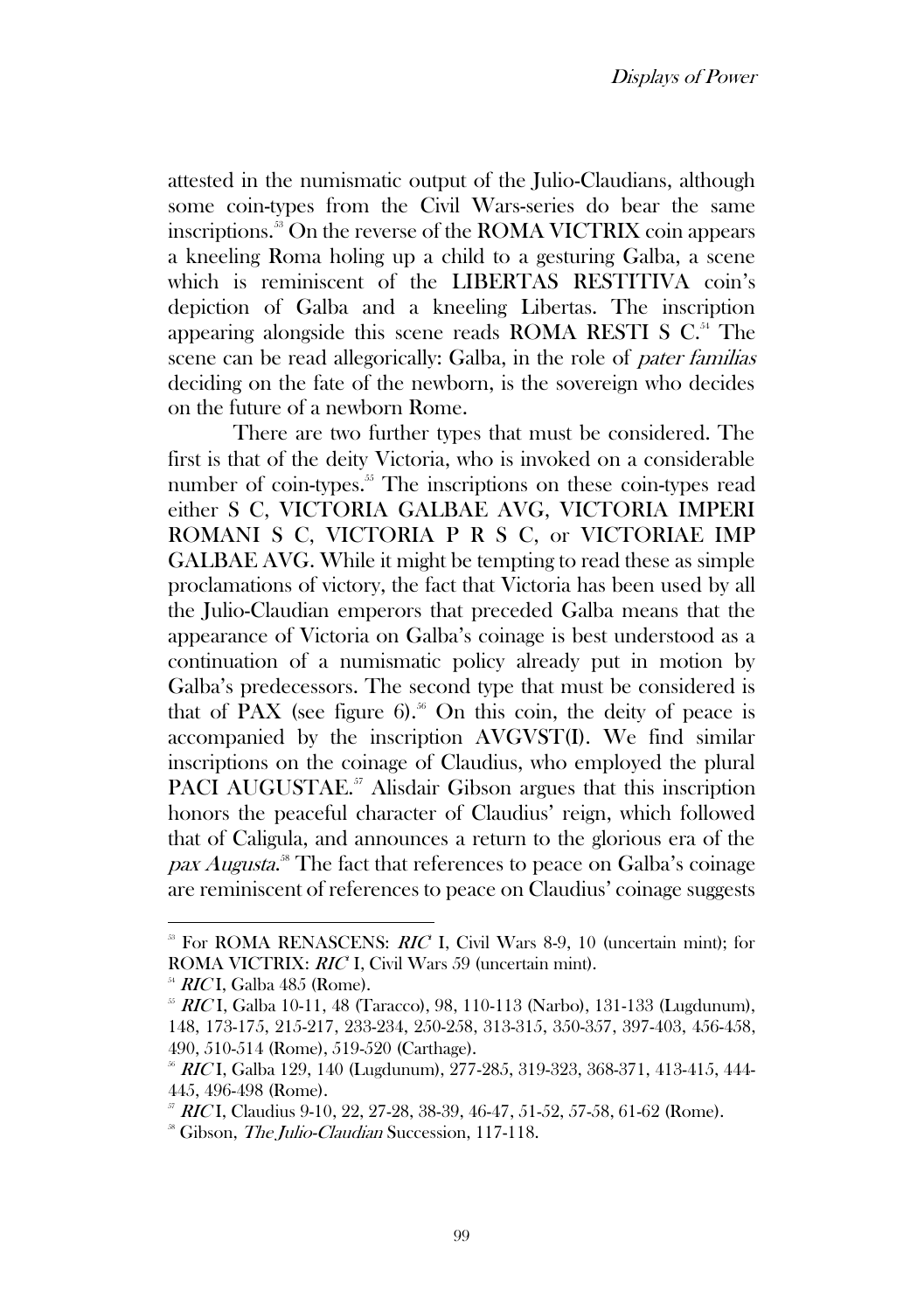that Galba may have pursued similar goals as Claudius and wanted to emulate both his and Augustus' reigns. Telling in this respect is that in the Civil Wars-series, when peace was far from established, we find coin-types with the aspirational inscription PACI AVGVSTAE.<sup>59</sup>

## The third reverse theme: Galba's competence and power

Let us now turn to the third theme that is reflected in Galba's coinage. This coinage uses a number of rhetorical strategies to assert Galba's military and political prowess. Where the coinage discussed above contained messages relating to the wellbeing and the peaceful state of the Roman Empire, this series contains representations of Galba as supreme leader of the state. As I will show, these representations draw on legend of his "abolishment of the fortieth," images and inscriptions of Augusts' wife Livia, and the depiction of Galba's adlocutio.

Several of the coin-types concerned with asserting Galba's military and political prowess carry the inscription QVADRAGENSUMAE REMISSAE. This refers to Galba's "abolishment of the fortieth'', an act by which Calba ended a litigation tax that Caligula had imposed several decades prior.<sup>60</sup> This inscription is the only reference on Galba's coinage to a political policy he implemented during his reign. It is telling for the role of coinage that such a financially strict emperor as Galba would have publicly advertised his suspension of a tax. The inscription is even more interesting in light of the imagery that accompanies it. In eight instances, an image of a standing Libertas accompanies the inscription.<sup>61</sup> In eight other instances, the reverse shows an arch on top of which are two equestrian statues. Three captives and an officer proceed towards the arch (see figure 7).<sup>62</sup> How might this scene be interpreted? We know from Suetonius that Galba was awarded the triumphal regalia for his service in Africa and Germania.<sup>63</sup> Those governorships, however, dated from the reign of

 $^{59}$  RICI, Civil Wars 56-57 (uncertain mint).

<sup>60</sup> Pölönen, "QVADRAGESIMA LITIVM," 80.

 $61$  RICI, Galba 293, 296, 327, 422, 438-441 (Rome).

 $^{62}$  RICI, Galba 77-84 (Taracco).

 $\textdegree$  Suet. *Galb.* 8.1.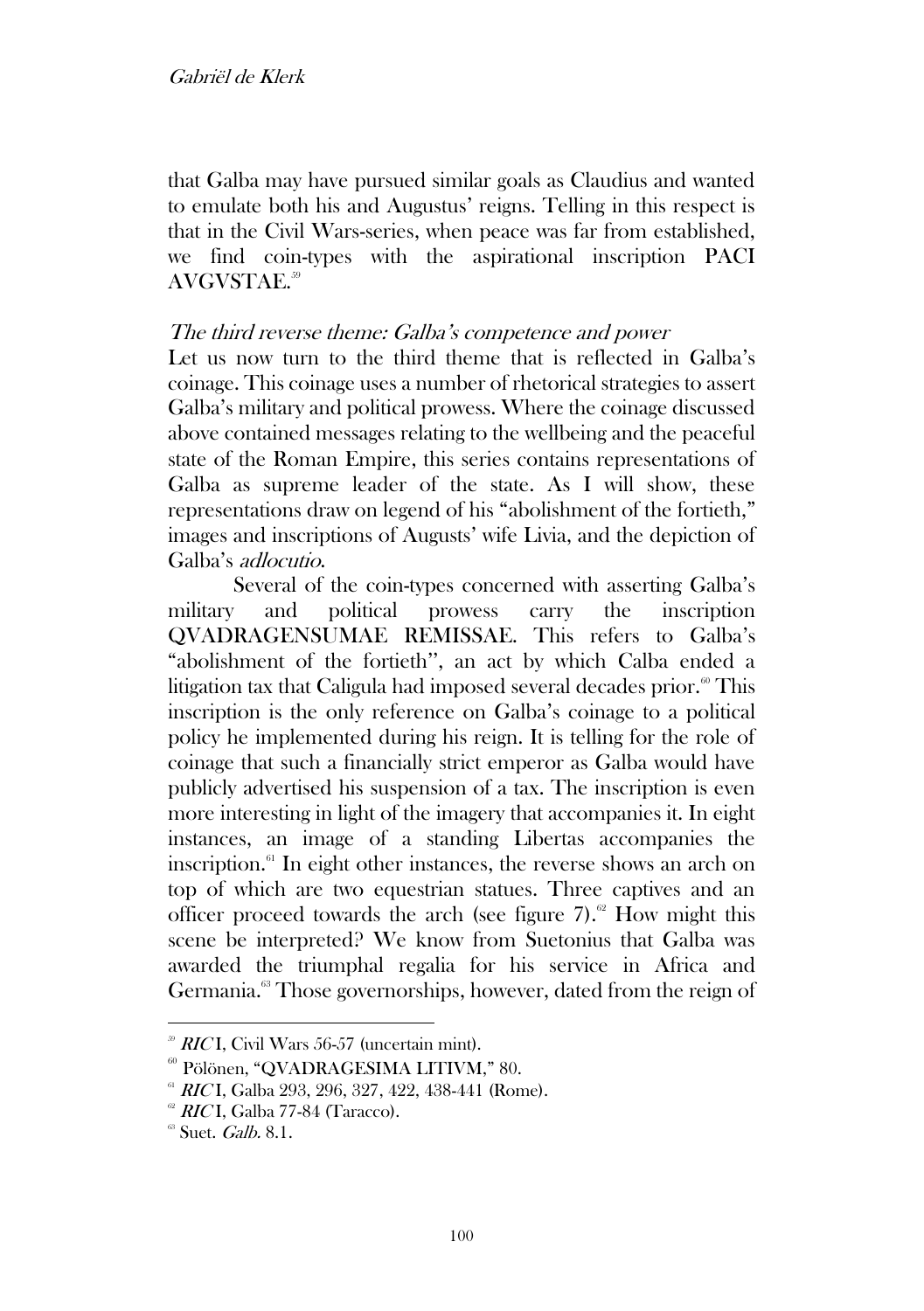Caligula and Claudius and were too long ago to be held eligible for a triumph. Another possible interpretation is that it signifies Galba's military triumph after defeating Nero's forces. This answer can be discredited, however, given that no ancient source mentions that Galba had a triumph instituted for his victory in the civil war and given the fact that celebrating a triumph over other Romans was looked down upon.<sup>64</sup> Yet another possible interpretation is that the triumphal arch signifies the victory of Rome and Galba's forces an sich and was not meant to refer to any particular conflict or bloodshed. But this idea might also be discredited, given the fact that the coin explicitly depicts captives in chains. In the past, emperors such as Augustus, Claudius, and Nero had adopted a triumphal arch on their coinage, but this coinage did not also depict captives. The fact that Galba's coinage depicts captives when his predecessors' coinage did not suggests that these captives have specific identities. According to Sear, the "three prisoners doubtless represent Nero's rapacious procurators in Spain who, having denounced Galba at the time of his revolt, later paid the price with their lives."<sup>65</sup> It could be that Nero's procurators in Spain were those who, according to Suetonius, were instructed by Nero to have Galba killed.<sup>66</sup> There is no doubt that before Galba left Spain to march on Rome, he put to death loyalists of Nero.<sup>67</sup> Again, the depiction of Roman administrators in chains on coinage conflicts with Roman values.

Outside of this scene and the other two images previously mentioned, two additional distinct scenes can be found on particular coins with the litigation-tax inscription QVADRAGENSUMAE REMISSAE. One coin depicts Galba being crowned by Victory.<sup>68</sup> The significance of Victory has already been discussed above and will not need further clarification. The other coin, however, carries an image relating to a series of coin-types that has not yet been discussed. It features a depiction of Livia, the deified widow of emperor Augustus.<sup>69</sup> As many as 31 other Galba coin-types also

<sup>&</sup>lt;sup>64</sup> Lange, "Triumph and Civil War in the Late Republic," 71-72.

<sup>&</sup>lt;sup>65</sup> Sear, Roman Coins and their Values.

 $66$  Suet. *Galb.* 9.2.

Morgan, 69 A.D., 38.

 $\textdegree$  RICI, Galba 134 (Lugdunum).

 $\degree$  RICI, Galba 433 (Rome).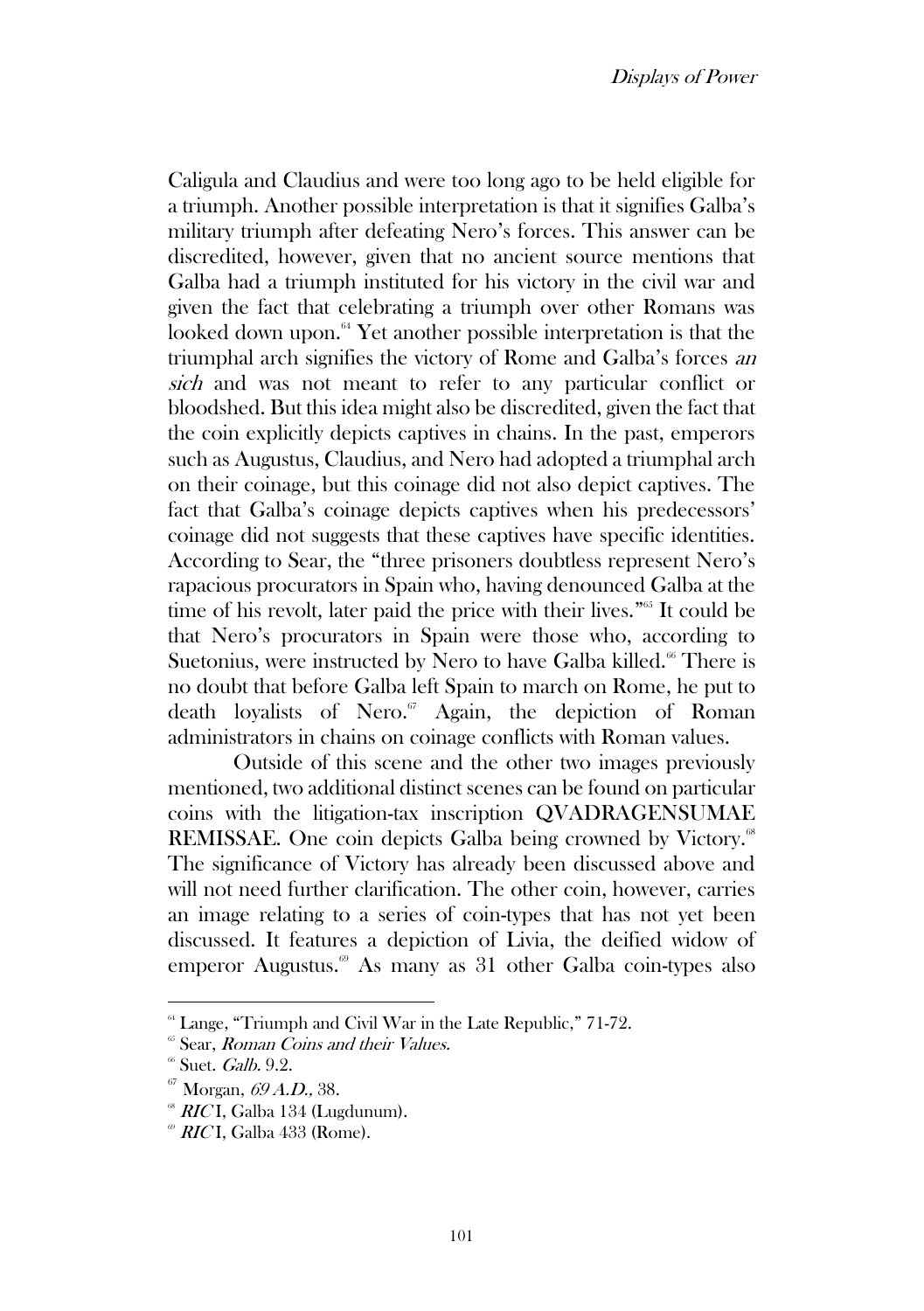depict Livia, either seated or standing (see figure 8).<sup>70</sup> All of these coin-types are inscribed with DIVA AVGVSTA ("the deified Augusta") and refer to Livia's official deification during the reign of emperor Claudius. Only one earlier coin-type, from the reign of Claudius, depicts Livia.<sup>71</sup> Why would Galba depict the former empress? The most obvious answer is that Galba, according to Suetonius, had a close relationship with Livia and owed much of his fortune to her. She elevated his position in the inner circles of the Julio-Claudian dynasty and left him a sum of five million *sestertii* in her will.<sup>72</sup> Furthermore, the reference to Augustus' widow also could have been related to the *pax Augusta* trope found in the internalpeace series of coin-types. The portrayal of Livia thus not only emphasizes Galba's fondness for the former empress but also establishes a dialogue between Galba's times and those of Augustus, which Galba wished to recreate.

Finally, another series of coin-types with the litigation-tax inscription QVADRAGENSUMAE REMISSAE depicts Galba standing in military dress alongside several officers. Standing with the officers on a raised platform, he addresses a handful of soldiers. The inscription reads ADLOCVTIO S C (see figure 9).<sup>73</sup>It is clear that the coins depict Galba addressing the praetorian guard. Coins from the reigns of Caligula<sup>74</sup> and Nero<sup>75</sup> similarly portray the emperor addressing the praetorian guard. The inscription confirms that the reverse refers to the custom of adlocution, in which an emperor performatively establishes the legitimacy of his power through a speech to his personal guard. At the same time, these coin-types symbolize the basis of Galba's power: it was only after his military support for Vindex's rebellion and his subsequent victory over Nero's armies, that the senate proclaimed him emperor.

<sup>70</sup> RIC I, Galba 142-143, 150-153, 184-189, 223-224, 331-338, 432 (Rome), 13-14, 36, 52, 55, 65-67 (Taracco).

 $71$  *RIC* I, Claudius 101 (Rome).

 $72$  Suet. *Galb.* 5.2.

 $73$  RICI, Galba 462-468 (Rome).

 $74$  *RIC* I. Caligula 32, 40, 49 (Rome).

<sup>&</sup>lt;sup>75</sup> RIC I. Nero 95-97, 130-136 (Rome), 371, 386-388, 429, 489-492, 564-565 (Lugdunum).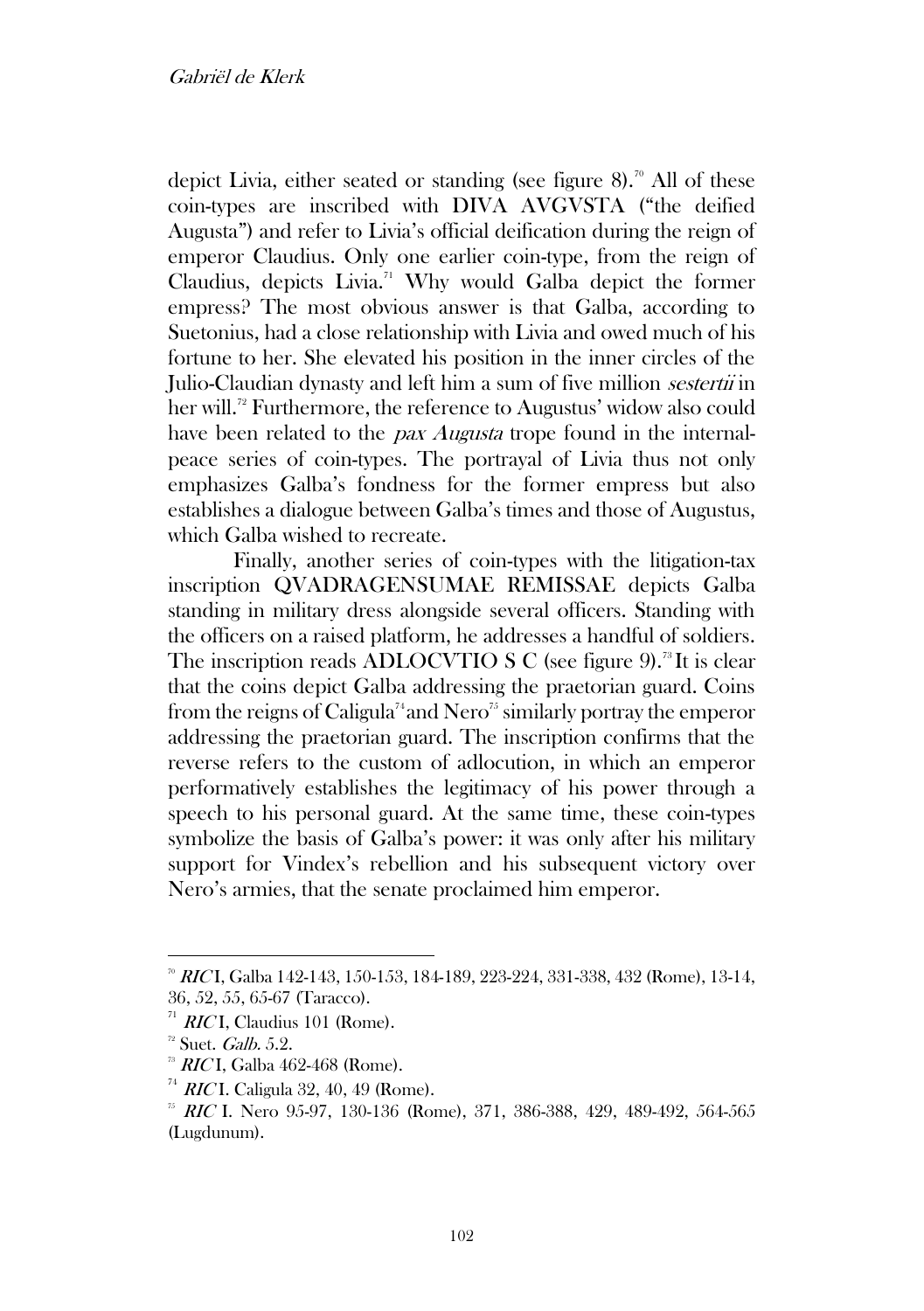## Reflection

When studying the ways Galba and his administration used imperial coinage as a device of political communication, it becomes clear that with this coinage Galba wanted to convey three themes in particular: first, his connection with and original base of power in the regions of Hispania and Gallia; second, the coming of a new period of stability and prosperity; and third, Galba's own military and political power. It is interesting to note that these third coin-types do not always coincide with Galba's actual military and political policies: no mention is found of his financial discipline and in only one instance  $(RIC<sup>2</sup> I, Galba 77-84: reverses depicting the triumphal arch with$ prisoners) a reference is made to his political persecutions. The plethora of coin-types issued during Galba's brief reign falsely suggest that this period was a prosperous and kind one, laden with financial remissions and political stability. Despite these false suggestions, however, Galba's coinage clearly projects Galba's legitimacy as the head of state. These coins imply unequivocally that Galba — not the senate nor any other military figure who might have opposed him — held the position of highest authority. To project legitimacy, Galba aligned himself with his predecessors by adopting their titulature and, in some cases, their numismatic symbolism. His use of the titles *Caesar* and *Augustus*, references to the Julio-Claudian dynasty, are the clearest examples of this.

It must be stated that this article has not covered every deity or reference that has been employed by Galba's coinage. Multiple references to, for example, Asclepius, Vesta, Ceres, and Pietas are attested, but because these deities or personifications were also such a substantial part of the symbolism of Galba's predecessors, their appearances on Galba's coins did not function to distinguish Galba's reign from those of his predecessors. The practice of referencing such figures on coinage was already widely established before Galba came to power and would endure years after his death. For this reason, they do they do not carry any specific political meaning in the context of Galba's reign.

During his reign, Galba, the first emperor in decades to bring civil war to the Italian peninsula, also dealt with military crises across the Rhine border. None of these events are reflected in his coinage. While the coinage clearly functions to establish Galba as the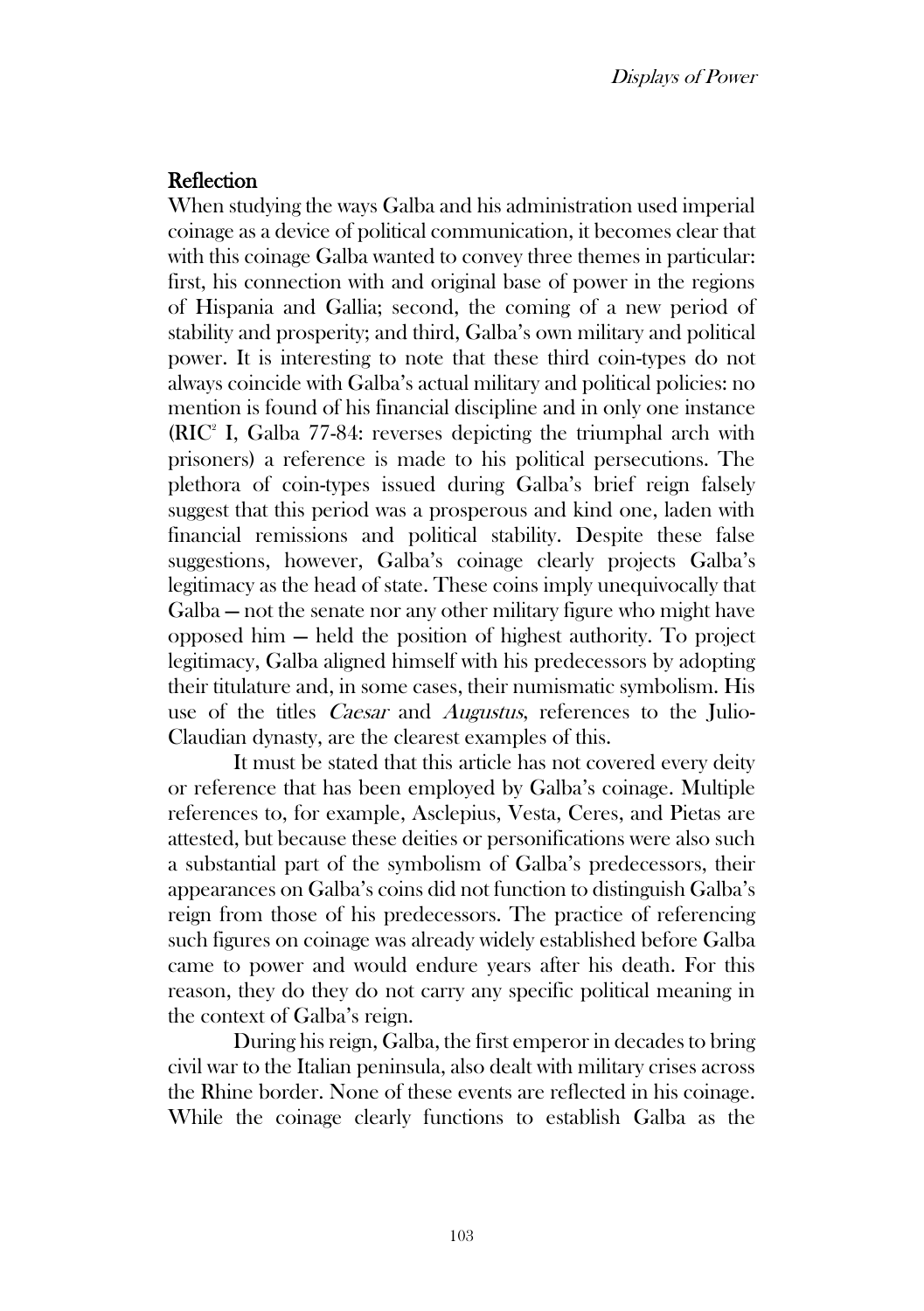supreme leader of the Roman Empire, it does not address directly the military mutinies and other challenges to power that he confronted. This fact shows that in times of crisis, coinage was not used to address specific internal struggles, but much rather to formulate a broad counter-message: one of internal prosperity with a strong leader.

It is telling that Vespasian, the fourth of the emperors that ruled between 68-69 A.D., borrowed quite a lot of numismatic symbolism of Galba. Becoming emperor after defeating Vitellius in several battles, Vespasian possibly found himself in a similar situation as Galba. Both led revolts against an emperor who was officially recognized as such by the Roman senate, and both were burdened with the task of uniting an empire that was stricken with civil war. It is therefore not surprising to find that many of the deities Galba employed to symbolize internal peace and stability also appear on Vespasian's coinage. Examples of such deities are Libertas Restituta<sup>76</sup> and Publica<sup>77</sup>, Securitas Romani<sup>78</sup>, and Roma Victrix.<sup>79</sup> While the full significance of Vespasian's coin-type choices can only be explained in a study specifically devoted to his numismatic output, the parallels between the coinage of Galba and that of Vespasian suggest a continuity between Galba and the Flavians that was not disrupted by the reigns of Otho and Vitellius.

## **Conclusion**

While the coinage of Galba does not contain references to the ongoing political crises and civil wars that threatened the existence of the Roman Empire following the death of Nero, it certainly chooses to obliquely respond to this crisis in a number of ways: first, it clearly reflects on the origins of the revolt against Nero through numerous references to the provinces of Hispania and Gallia and the town of Clunia. The depiction of Mars Victor, in turn, signifies the ending of the civil war and introduces the second theme Galba addresses through his coins: the new era of internal peace. The frequent depictions in his coinage of Libertas, Salus, Securitas,

 $\frac{76}{6}$  RICI, Vespasian 52, 88-89.

<sup>77</sup> RIC I, Vespasian 63, 82-87, 137, 141, 173-174, 237, 272, 309.

<sup>&</sup>lt;sup>78</sup> RICI, Vespasian 38, 281, 326-327.

 $79$  RICI, Vespasian 196, 397, 506, 619.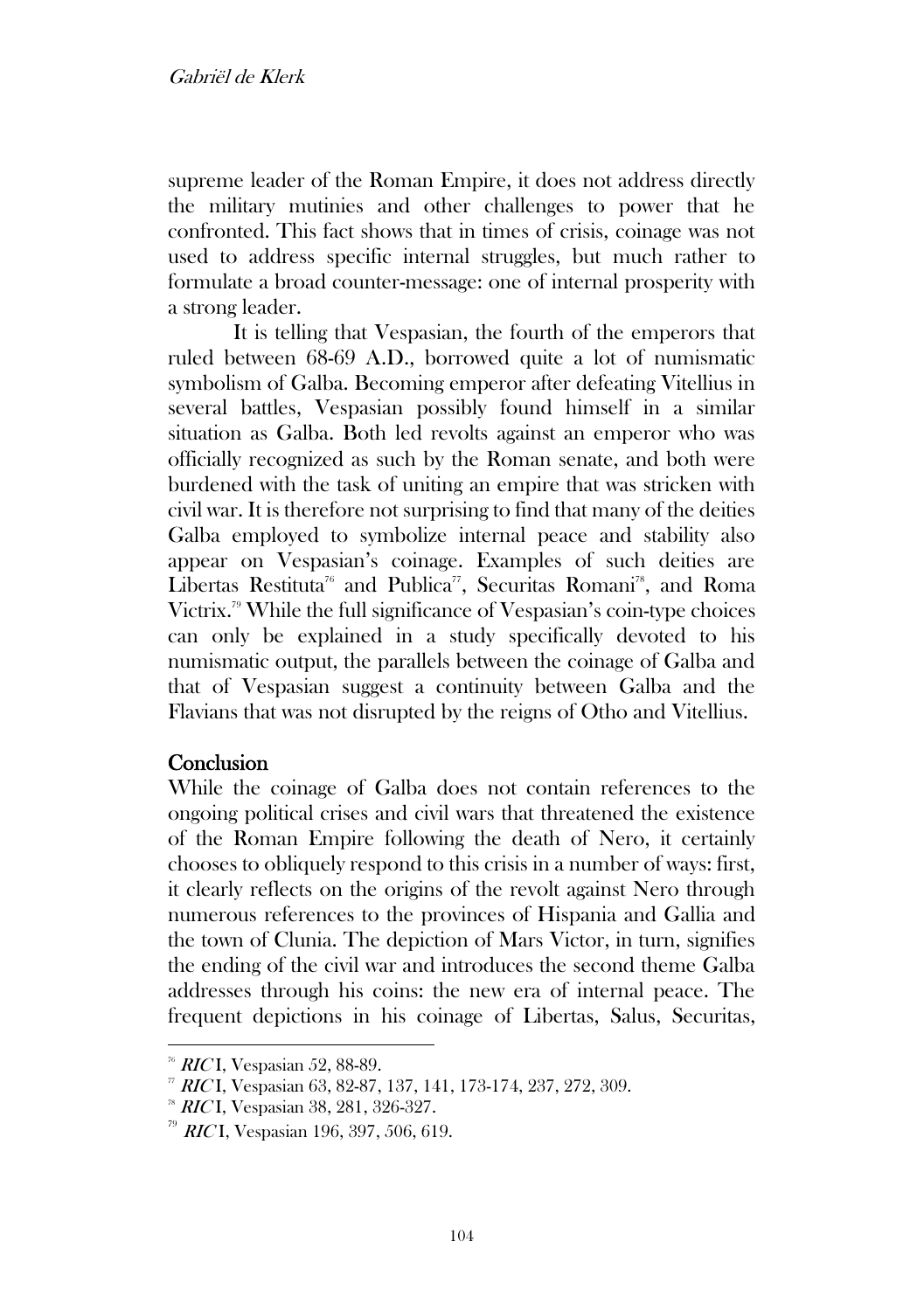Roma, Victoria, and Pax enable Galba's administration to propose an antithesis to the times of civil war and crisis. Finally, through the references to the repeal of the litigation tax of Caligula and to Galba's adlocutio, the coinage legitimizes Galba's claim to the imperial throne and his imperial policy.

As stated above, the coinage does not refer to Galba's financial policies other than his repeal of the litigation tax. In this, we see clearly that Galba's coinage only conveyed the messages that Galba and his administration wished to send and only depicted Galba as he wished to be depicted: as a benevolent and just ruler of the Roman Empire ushering in a new era of prosperity and peace after a time of crisis. Mutinies across the Rhine border quickly gave the lie to this narrative. After Galba's assassination, Galba's successors used imperial coinage as a tool to convey different messages informed by their own particular interests and ambitions. When Galba's brief and tumultuous reign came to an end, Galba's portrait was replaced on new coinage by that of Otho, and in just the same way, the messages on the reverse of those coins reflected Otho's ideology rather than that of Galba.

#### Bibliography

- Boruch, Wojciech. "Galba's Propaganda Motifs on Vespasian's Coins.'' Notae Numismaticae 1 (1996) : 74-81.
- Buttrey, Theodore. "Vespasian as Moneyer." Numismatic Chronicle 12 (1972): 89-109.
- Claes, Liesbeth. "A Note on the Coin Type Selection by the a rationibus." Latomus 73, no. 1 (2014): 163-73.
- Ellithorpe, Corey. "Circulating Imperial Ideology: Coins as Propaganda in the Roman World" PhD diss., University of North Carolina, 2017.
- Gibson, Alisdair. The Julio-Claudian Succession. Reality and Perception of the 'Augustan Model'. Leiden: Brill, 2013.
- Haley, Evan. "Clunia, Galba and the Events of 68-69 A.D." Zeitschrift für Papyrologie und Epigraphik 91 (1992): 159-64.
- Hannestad, Niels. Roman Art and Imperial Policy. Aarhus: Aarhus University Press, 1988.
- Hekster, Olivier. "Coins and Messages: Audience Targeting on Coins of Different Denominations?" In The Representation and Perception of Roman Imperial Power. Proceedings of the Third Workshop of the International Network Impact of Empire (Roman Empire, c. 200 B.C.- A.D. 476), Rome, March 20-23, 2002, edited by idem, Paul Erdkamp, Gerda de Kleijn, Stephan Mols, and Lukas de Blois, 20-35. Amsterdam: Brill, 2003.